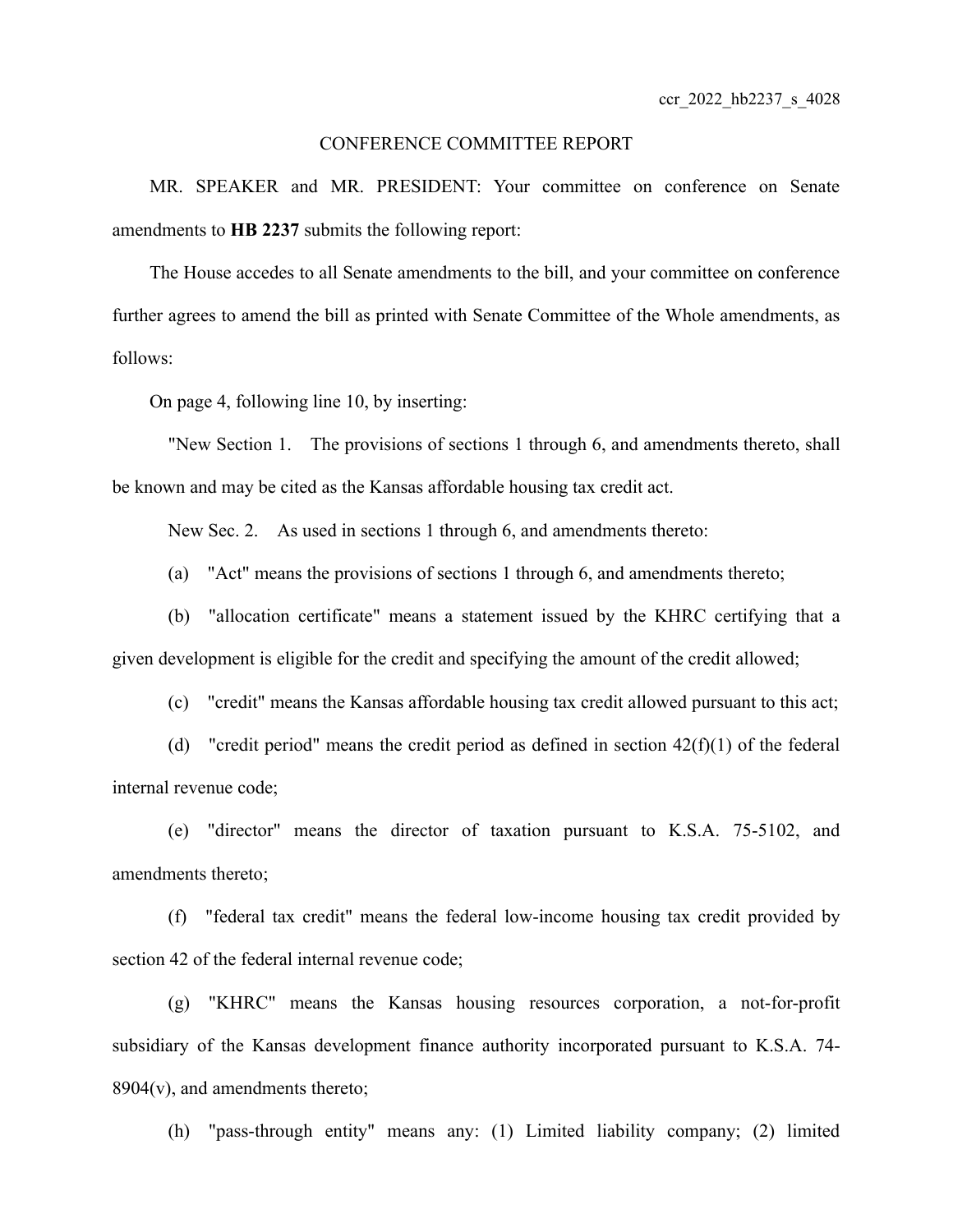partnership; or (3) limited liability partnership;

(i) "pass-through certification" means a certification provided to the director by any pass-through entity allocating a credit to its partners or members, certifying the amount of credit to be allocated to each partner or member of such pass-through entity;

(j) "qualified allocation plan" means the qualified allocation plan adopted by the KHRC pursuant to section 42(m) of the federal internal revenue code;

(k) "qualified development" means a "qualified low-income housing project," as that term is defined in section 42 of the federal internal revenue code that is located in Kansas and is determined by the KHRC to be eligible for a federal tax credit whether or not a federal tax credit is allocated with respect to such qualified development; and

(l) "qualified taxpayer" means an individual, a person, firm, corporation, or other entity that owns an interest, direct or indirect, in a qualified development and is subject to the taxes imposed by the Kansas income tax act, the privilege taxes imposed pursuant to article 11 of chapter 79 of the Kansas Statutes Annotated, and amendments thereto, or the premium taxes imposed pursuant to K.S.A. 40-252, and amendments thereto.

New Sec. 3. (a) For all taxable years commencing after December 31, 2022, there shall be allowed a credit against the income tax liability imposed pursuant to the Kansas income tax act, the privilege tax liability imposed upon any national banking association, state bank, trust company or savings and loan association pursuant to article 11 of chapter 79 of the Kansas Statutes Annotated, and amendments thereto, or the premium tax liability imposed upon an insurance company pursuant to K.S.A. 40-252, and amendments thereto, for each qualified development for each year of the credit period, in an amount equal to the federal tax credit allocated or allowed by the KHRC to such qualified development, except that there shall be no reduction in the credit allowable in the first year of the credit period due to the calculation in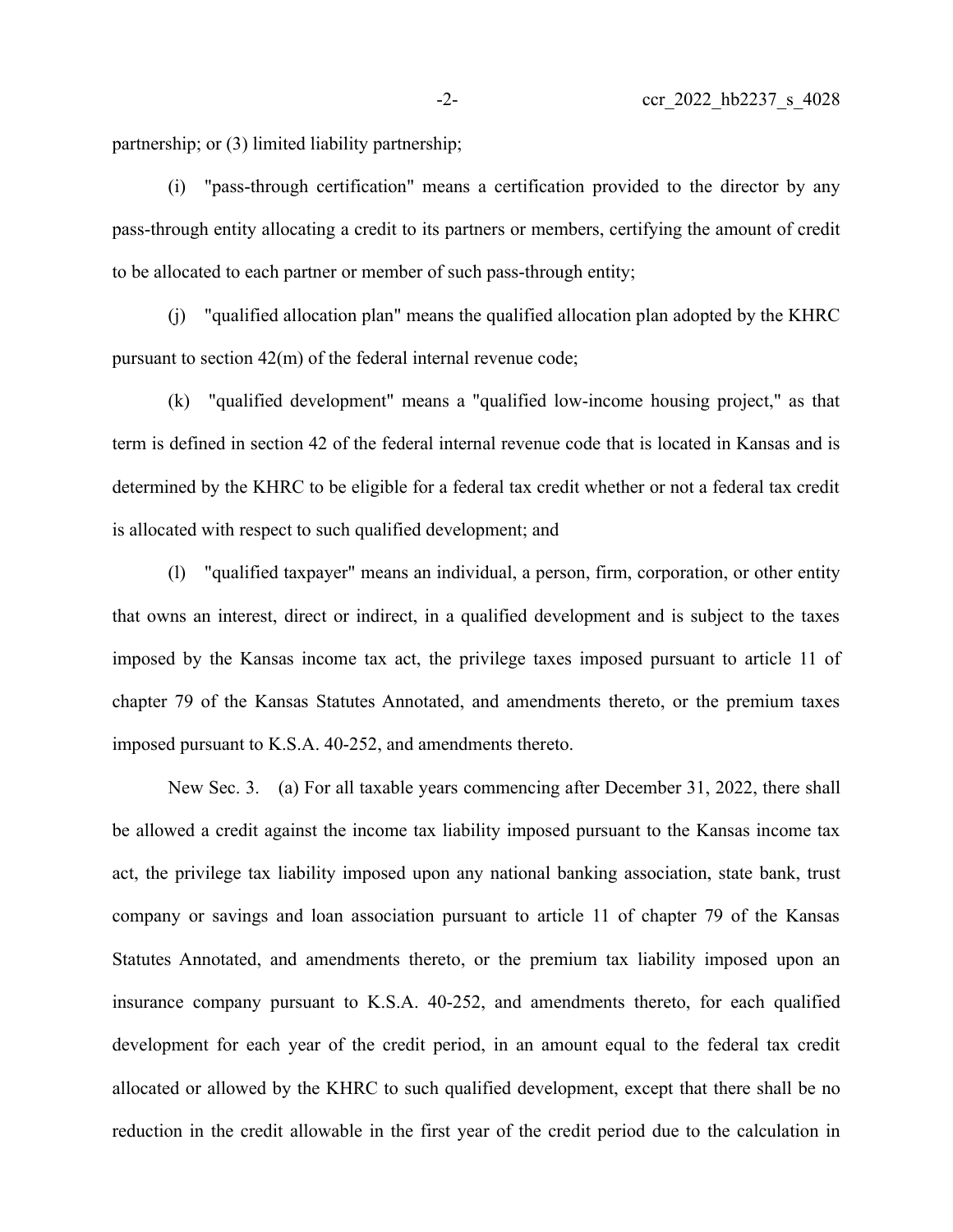section 42(f)(2) of the federal internal revenue code.

(b) The KHRC shall issue an allocation certificate to an owner of a qualified development to which a credit has been allocated. The KHRC shall issue an allocation certificate to the qualified development simultaneously with issuance of federal form 8609 with respect to the federal tax credits.

(c) All allocations shall be made pursuant to the qualified allocation plan.

(d) If an owner of a qualified development receiving an allocation of a credit is a passthrough entity, the owner may allocate the credit among its partners or members in any manner agreed to by such persons regardless of whether: (1) Any such person is allocated or allowed any portion of any federal tax credit with respect to the qualified project; (2) the allocation of the credit under the terms of the agreement has substantial economic effect within the meaning of section 704(b) of the federal internal revenue code; or (3) any such person is deemed a partner for federal income tax purposes, if the partner or member would be considered a partner or member under applicable state law governing such entity and has been admitted as a partner or member on or prior to the date for filing the qualified taxpayer's tax return, including any amendments to such tax return, with respect to the year of the credit. In the case of multiple tiers of pass-through entities, the credit may be so allocated through any number of pass-through entities in any manner agreed by the owners of such pass-through entities, none of which shall be considered a transfer. Any pass-through entity allocating a credit to its partners or members shall attach a pass-through certification to its tax return annually. Each partner or member shall be allowed to claim or further allocate such amount subject to any restrictions set forth in this act.

(e) An owner of a qualified development to which a credit has been allocated and each qualified taxpayer to which such owner has allocated a portion of such credit, if any, shall file with their state income, privilege or premium tax return a copy of the allocation certificate issued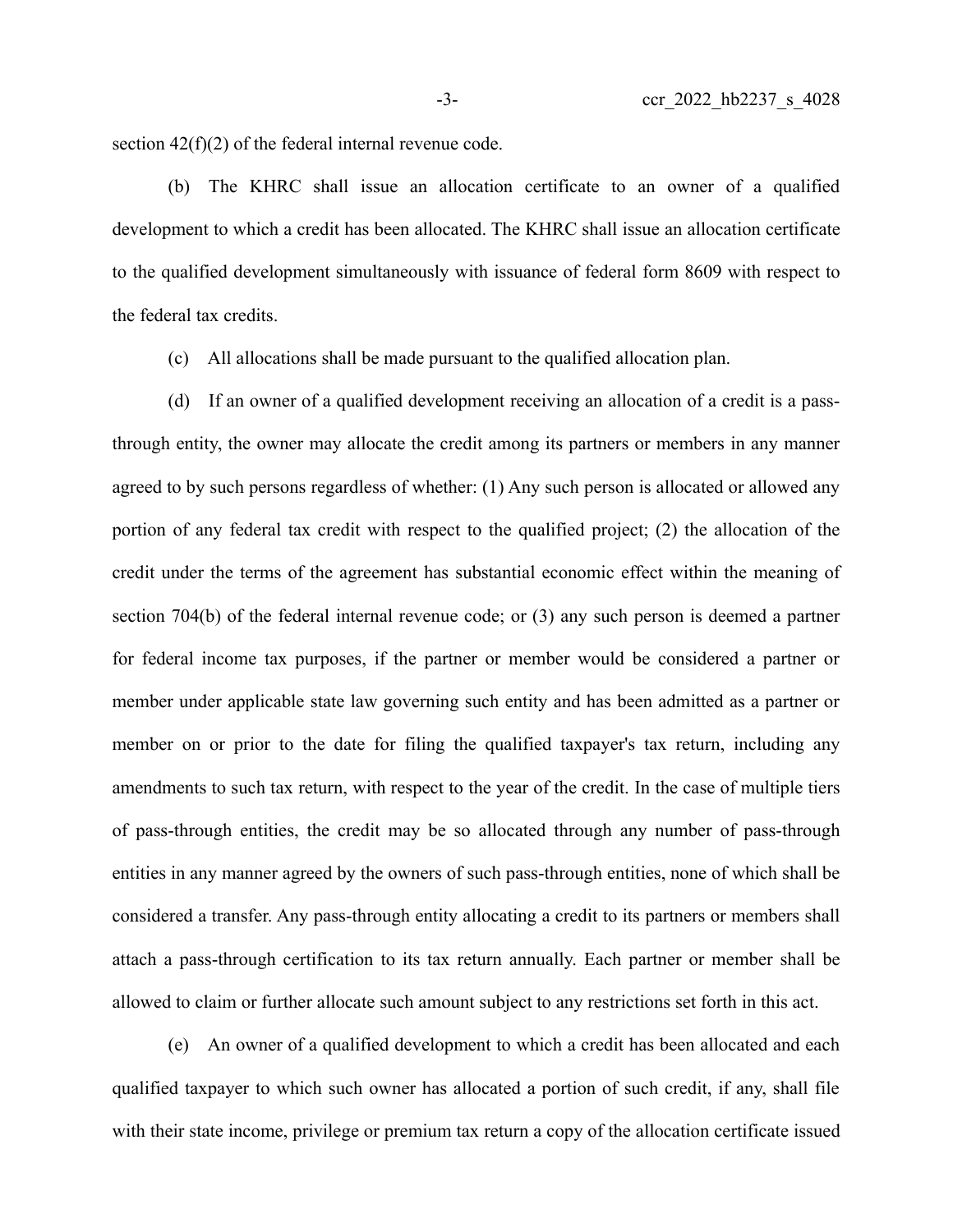by the KHRC with respect to such qualified development and a copy of any pass-through certification, as prescribed by the director.

(f) No credit shall be allocated pursuant to this act unless the qualified development is the subject of a recorded restrictive covenant requiring the development to be maintained and operated as a qualified development and is in accordance with the accessibility and adaptability requirements of the federal tax credits and title VIII of the civil rights act of 1968, as amended by the fair housing amendments act of 1988, for a period of 15 taxable years, or such longer period as may be agreed to between the KHRC and the owner of the qualified development, beginning with the first taxable year of the credit period.

(g) The allocated credit amount may be taken against the income, privilege or premium taxes imposed for each taxable year of the credit period. Any amount of credit that exceeds the income, privilege or premium tax liability of a qualified taxpayer for a taxable year may be carried forward as a credit against subsequent years' tax liability up to 11 tax years following the tax year in which the allocation was made and shall be applied first to the earliest years possible. Any amount of the credit that is not used shall not be refunded to the taxpayer.

(h) Unless otherwise provided in this act or the context or law requires otherwise, the KHRC shall determine eligibility for a credit and allocate credits in accordance with the standards and requirements set forth in section 42 of the federal internal revenue code. Any combination of federal tax credits and credits allowed pursuant to this act shall be the least amount necessary to ensure the financial feasibility of a qualified development.

New Sec. 4. If, under section 42 of the federal internal revenue code, a portion of any federal tax credit taken on a qualified development is required to be recaptured or is otherwise disallowed during the credit period, the qualified taxpayer that claimed the credit pursuant to this act with respect to such qualified development shall also be required to recapture a portion of any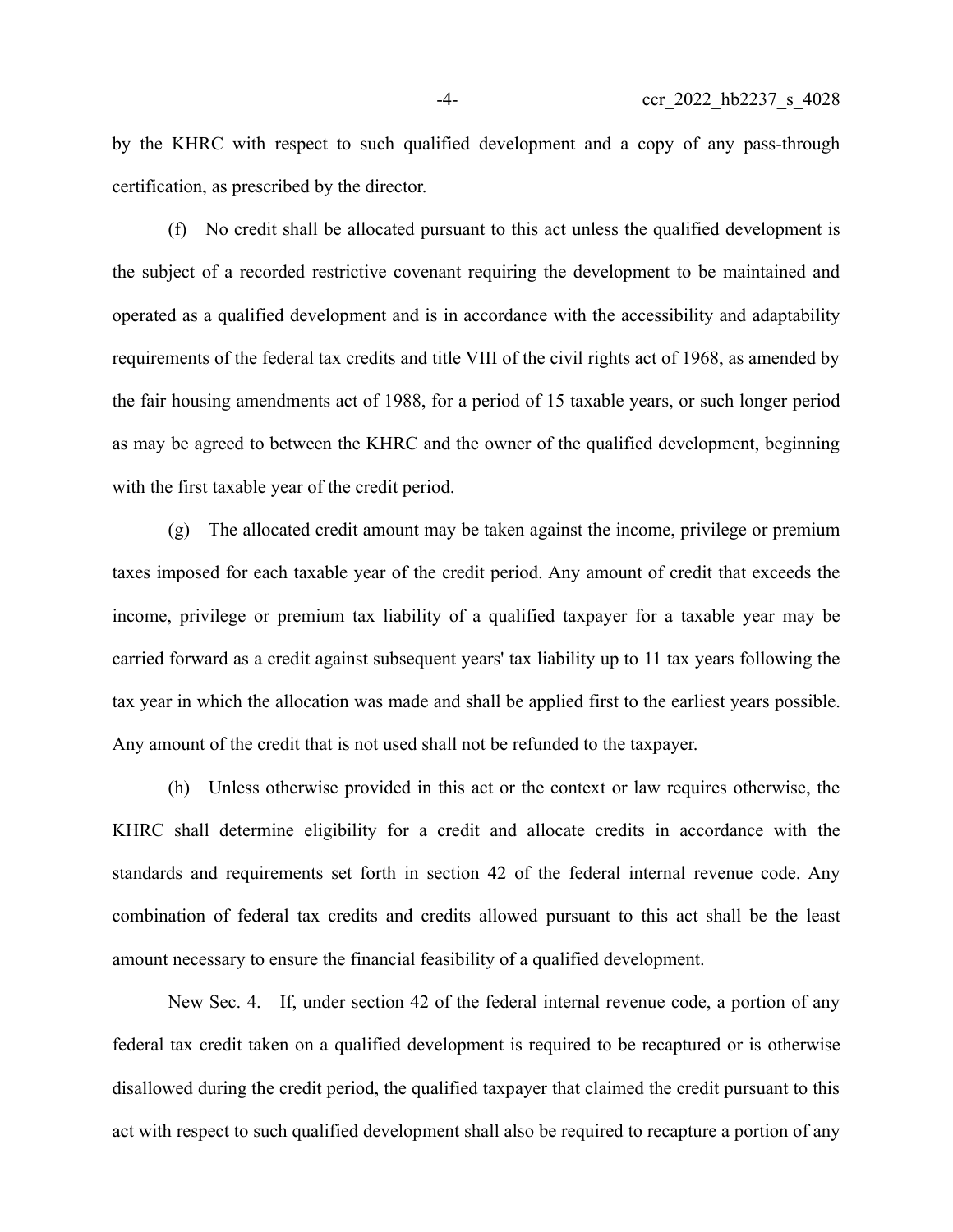credits authorized by this act. The percentage of credits subject to recapture shall be equal to the percentage of federal tax credits subject to recapture or otherwise disallowed during such period. Any credits recaptured or disallowed shall increase the tax liability of the qualified taxpayer who claimed the credits and shall be included on the tax return of the qualified taxpayer submitted for the taxable year in which the recapture or disallowance event is identified.

New Sec. 5. The KHRC and the director, in consultation with each other, shall promulgate rules and regulations necessary for their respective administration of this act.

New Sec. 6. (a) The KHRC, in consultation with the director, shall monitor and oversee compliance with the provisions of this act and shall report specific occurrences of noncompliance to the director.

(b) For each allocation year, the KHRC shall submit a written report to the legislature on or before December 31 of each year and make such report available to the public. The report shall:

(1) Specify the number of qualified developments that have been allocated credits during the allocation year and the total number of units supported by each development;

(2) describe each qualified development that has been allocated credits including, without limitation, the geographic location of the development, the household type and any specific demographic information available about residents intended to be served by the development, the income levels intended to be served by the development, and the rents or setasides authorized for each development; and

(3) provide housing market and demographic information that demonstrates how the qualified developments supported by the credits are addressing the need for affordable housing within the communities they are intended to serve as well as information about any remaining disparities in the affordability of housing within those communities.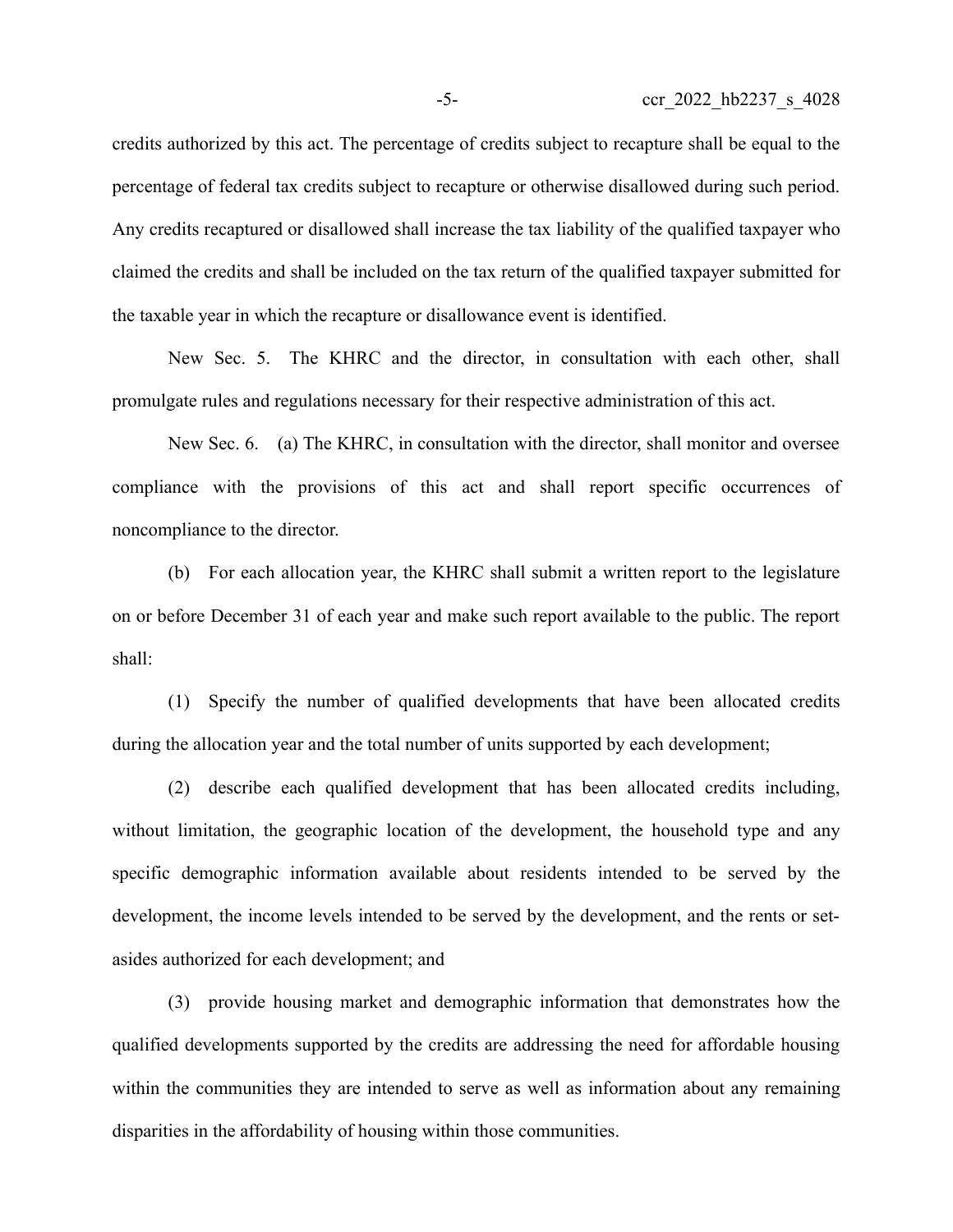New Sec. 7. (a) The purpose of the Kansas housing investor tax credit act is to bring housing investment dollars to communities that lack adequate housing. Development of suitable residential housing will complement economic development of rural and urban areas that lack adequate housing resources and enable such communities to attract businesses, employees and new residents.

(b) Sections 7 through 12, and amendments thereto, shall be known and may be cited as the Kansas housing investor tax credit act.

New Sec. 8. As used in the Kansas housing investor tax credit act, sections 7 through 12, and amendments thereto:

(a) "Act" means the Kansas housing investor tax credit act;

(b) "cash investment" means, as approved by the director, money or money equivalent in consideration for qualified securities;

(c) "city" means any city incorporated in accordance with Kansas law with a population of less than 70,000, as certified to the secretary of state by the division of the budget on the previous July 1 in accordance with K.S.A. 11-201, and amendments thereto;

(d) "corporation" means the Kansas housing resources corporation;

(e) "county" means any county organized in accordance with K.S.A. 18-101 et seq., and amendments thereto, with a population of less than 75,000, as certified to the secretary of state by the division of the budget on the previous July 1 in accordance with K.S.A. 11-201, and amendments thereto;

(f) "director" means the director of housing of the Kansas development finance authority;

(g) "Kansas investor" means an individual who is a resident of Kansas or any business entity domiciled in Kansas, or any corporation, even if a wholly owned subsidiary of a foreign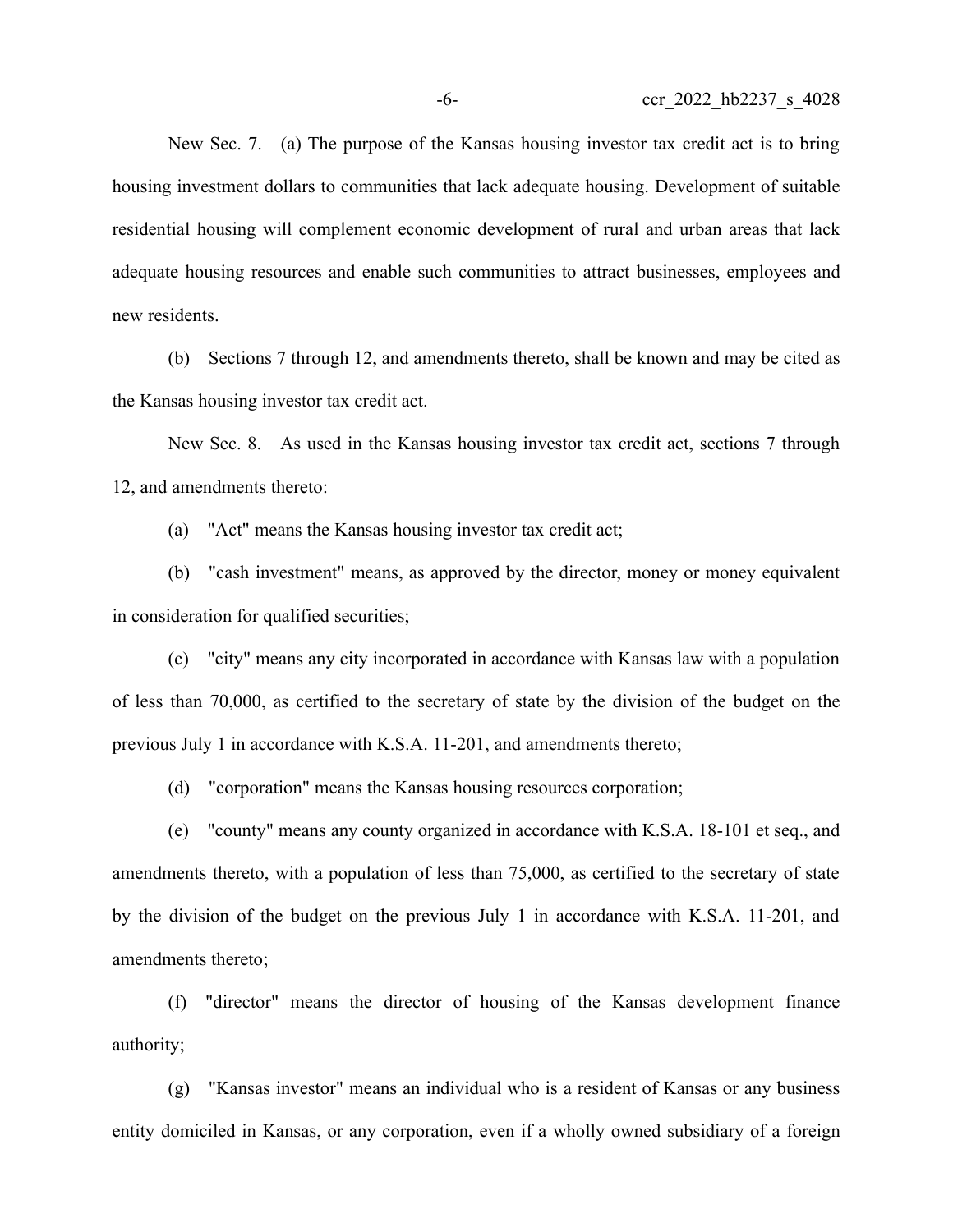corporation, that does business primarily in Kansas or conducts substantially all of its business activities in Kansas, or a bank or other financial institution or association chartered or incorporated under the laws of Kansas that does business primarily in Kansas or conducts substantially all of its business activities in Kansas;

(h) "manufactured home" means a "manufactured home" as defined in K.S.A. 58-4202, and amendments thereto, that is installed on a permanent foundation. The permanent foundation shall be of a type not removable intact from the site, constructed of durable materials such as concrete, mortared masonry or treated wood, site built and shall have attachment points to anchor and stabilize the manufactured home to transfer all loads to the underlying soil or rock;

(i) "modular home" means a "modular home" as defined in K.S.A. 58-4202, and amendments thereto, that is installed on a permanent foundation. The permanent foundation shall include a basement or crawl space;

(j) "qualified housing project" means a project within a city or county for the construction of single-family residential dwellings, including, but not limited to, manufactured housing or modular housing, or multi-family residential dwellings or buildings, that is eligible for designation by the director as a project for the purposes of the tax credit allowed under this act. "Qualified housing project" does not include a project eligible for income or other tax credits designated for low-income housing under state or federal law, including, but not limited to, the low income housing tax credit pursuant to 26 U.S.C. § 42, or a project participating in tenantbased or project-based programs pursuant to section 8 of the United States housing act of 1937, 42 U.S.C. § 1437f;

(k) "qualified investor" means an investor that has made a cash investment in a qualified housing project and is eligible for a tax credit under this act. A "qualified investor" includes a natural person, a business or a bank or other financial institution or association and the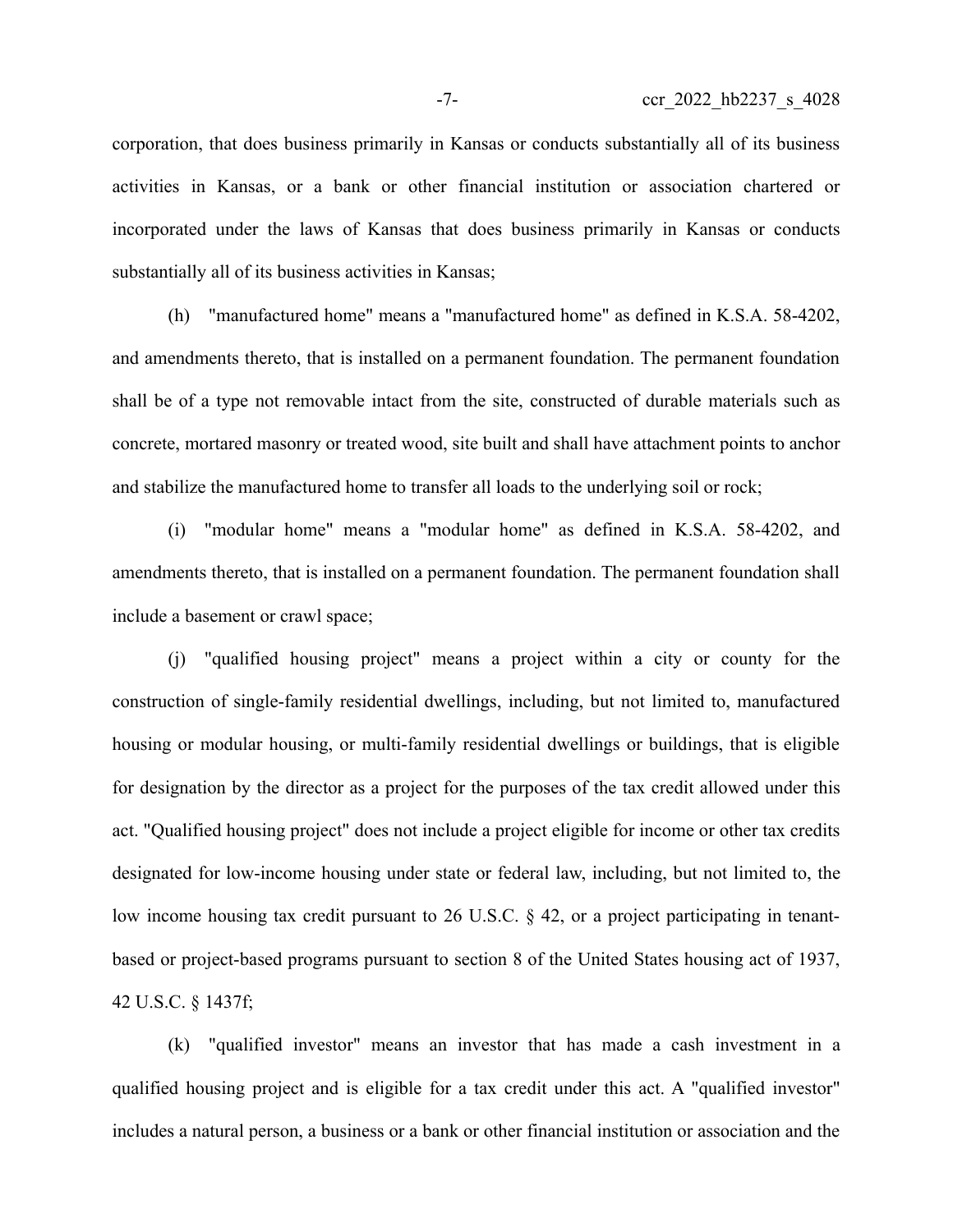project builder or developer; and

(l) "qualified securities" means a cash investment through any form or combination of forms of financial assistance, including equity or debt instruments or bank or financial institution or association loans pursuant to rules and regulations adopted by the director, and that with respect to any investment made for the purpose of receiving a tax credit under this act have been approved in form and substance by the director.

New Sec. 9. (a) There is hereby established the Kansas housing investor tax credit program within the Kansas housing resources corporation, to be administered by the director of housing. The purpose of tax credits issued under the Kansas housing investor tax credit program is to facilitate investment in suitable housing that will support the growth of communities that lack adequate housing by attracting new employees, residents and families and will support the development and expansion of businesses that are job and wealth creating enterprises.

(b) To achieve this purpose and to optimize the use of the limited resources of the state, the director is authorized to issue tax credits for qualified housing projects to qualified investors who make cash investments in such qualified housing projects and to project builders and developers. Such tax credits shall be issued for those qualified housing projects that, as determined by the director, are most likely to provide the greatest economic benefit to and best meet the needs of the community lacking adequate housing where the project is located. In issuing tax credits, the director shall give priority to Kansas investors.

(c) To be designated as a qualified housing project, the project builder or developer shall apply to the director. Such application shall be in a form and substance as required by the director and shall include:

(1) The name and address of the project builder or developer and names of all principals or management;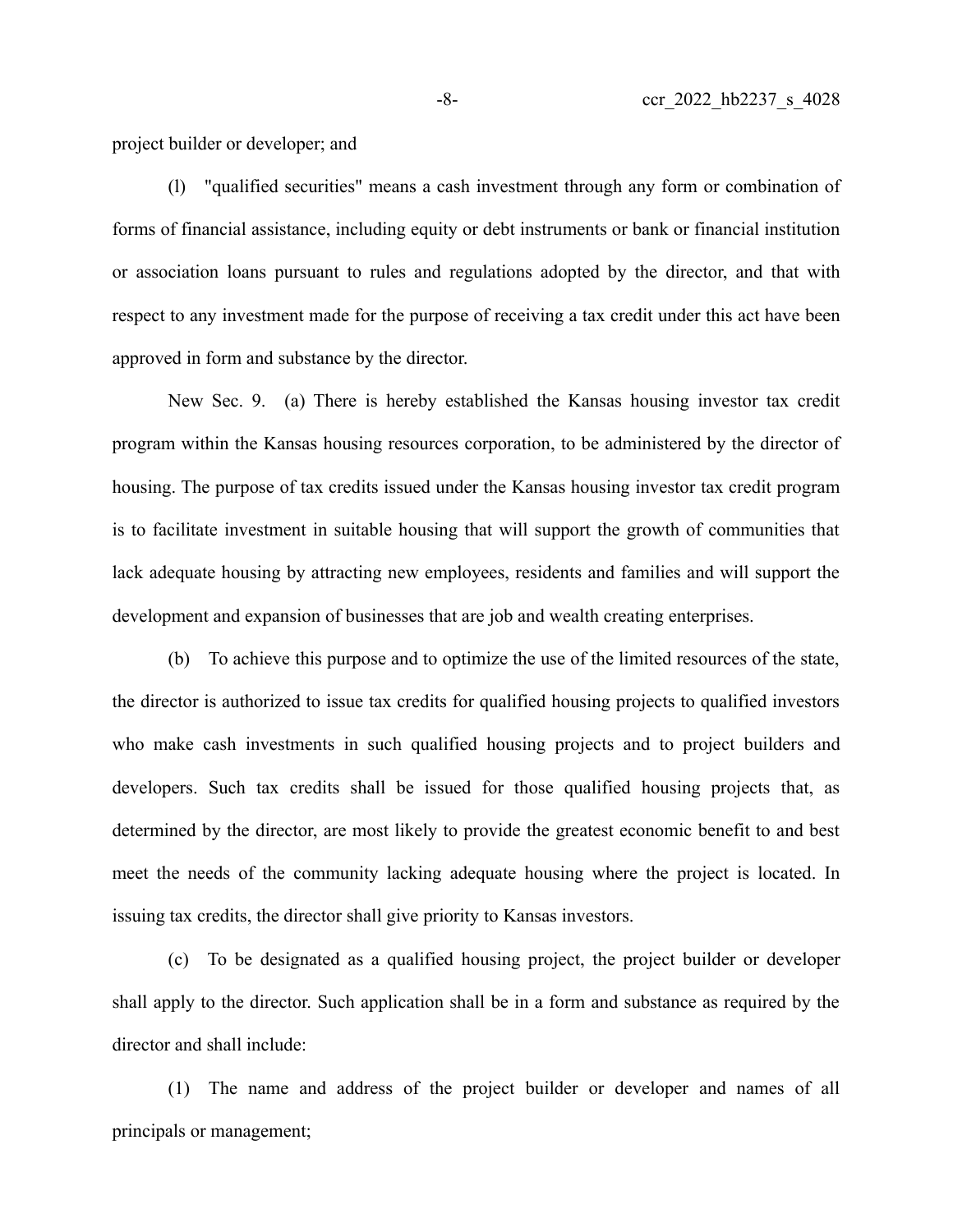(2) if the project builder or developer is seeking tax credits for such builder's or developer's cash investment in the project, information as required by the director for consideration of the request;

(3) a project plan, including a description of the project, timeline, housing to be constructed, intended market, costs and anticipated pricing for the housing and any other information that may be required by the director;

(4) a statement of the potential economic impact of the project;

(5) a description of all financing for the project, the amount of any tax credits requested and the earliest year in which the tax credits may be claimed;

(6) a statement of the amount, timing and projected use of the proceeds to be raised from qualified investors;

(7) the names, addresses and taxpayer identification numbers of all investors who may qualify for the tax credit. Such list of investors who may qualify for the tax credit shall be amended as any information on the list shall change; and

(8) such additional information as the director may require.

(d) In determining whether to designate a project as a qualified housing project, the director shall consider whether the project:

(1) Has the support of the community and the governing body of the city or county where such project is located;

(2) will enhance the ability of the community that lacks adequate housing to attract new businesses or expand existing business by providing suitable housing directly for employees or make such housing significantly more available, or will meet other significant housing needs of the community making the community attractive to new or expanding businesses or their employees, as determined by the director;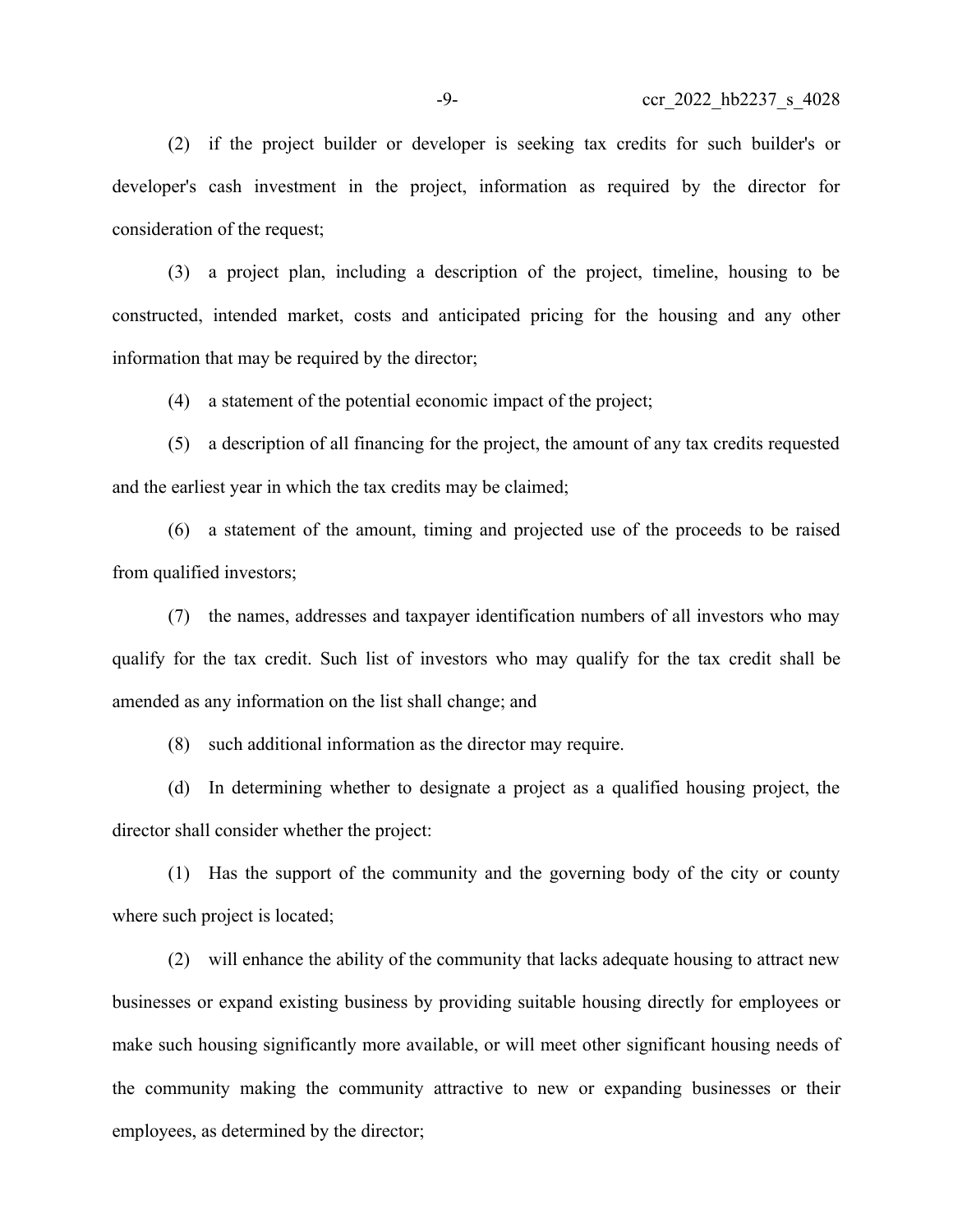(3) has the financial support, management, planning and market to be successful;

(4) has an analysis or survey of the housing needs of the community provided by the project builder or developer or the governing body of the city or county where the project is located that, in the director's judgment, supports proceeding with the proposed project for the purposes of this act;

- (5) has met all other requirements of this act to the satisfaction of the director; and
- (6) has met such other requirements of the director as adopted in rules and regulations.

(e) If the director approves the application, the director shall enter into an agreement with the project builder or developer for the project prior to issuing any tax credits for the project. The agreement shall set forth the amount of tax credits to be issued for the project, the requirements for a cash investment and the issuance of tax credits. If the project builder or developer has been approved by the director for tax credits for the project builder's or developer's cash investment in the project, the agreement shall set forth the amount of credits so approved and the amount of credits remaining for issuance to other qualified investors. Such agreement shall require, as a condition of the issuance of tax credits, binding commitments by the project builder or developer to the corporation for:

(1) The reporting of progress and financial data, including investor information. The project builder or developer shall have the obligation to notify the director in a timely manner of any changes in the qualifications of the project or in the eligibility of investors to claim a tax credit;

(2) the right of access to the project and to the financial records of the project builder or developer;

(3) the provision of information for purposes of the economic development incentive program information database pursuant to K.S.A. 2021 Supp. 74-50,226, and amendments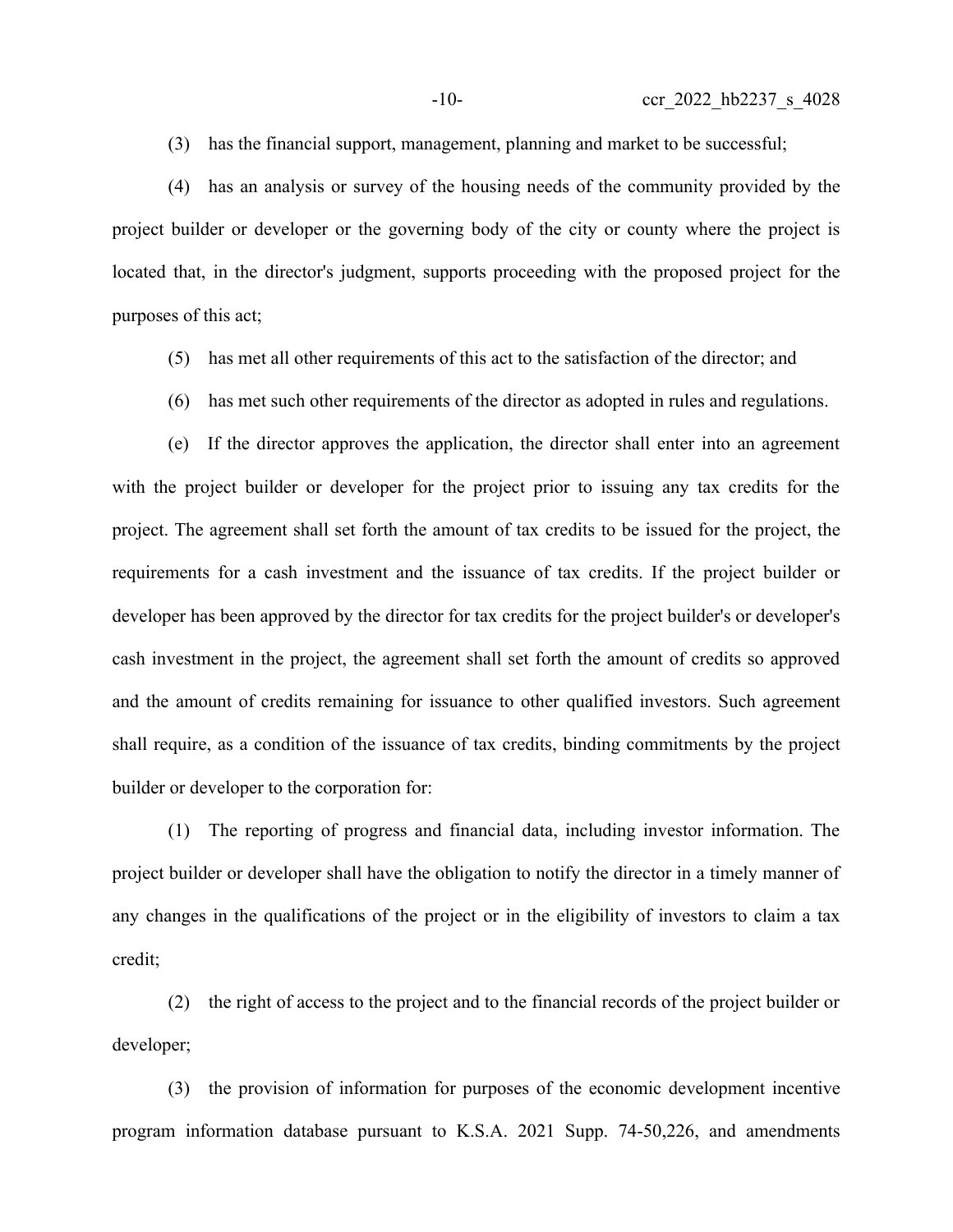thereto;

(4) the repayment requirements upon loss of designation pursuant to section 11, and amendments thereto; and

(5) any additional terms and conditions required by the director.

(f) To be eligible to receive tax credits, a qualified investor shall make a cash investment in the project in accordance with the agreement required by subsection (e). Each project builder or developer of a designated qualified housing project shall promptly report to the corporation the following information at the time such information becomes known to the builder or developer:

(1) The name, address and taxpayer identification number of each qualified investor who has made a cash investment in qualified securities in the project and has received tax credits for this investment during the preceding year and all other preceding years;

(2) the amounts of the cash investments by each qualified investor and a description of the qualified securities issued in consideration of such cash investments;

(3) the name, address and taxpayer identification number of each person to whom tax credits have been transferred by the original qualified investor; and

(4) any additional information as the director may require when requested.

(g) Any violation of the reporting requirements set forth in this section shall be grounds for loss of the designation as a qualified housing project, as provided by section 5, and amendments thereto.

(h) The reasonable costs of the administration of this act, the review of applications for certification as qualified housing projects and the issuance of tax credits to qualified housing projects as authorized by this act may be reimbursed in total or in part through fees paid by the qualified project, qualified investors or transferees of investors, according to a reasonable fee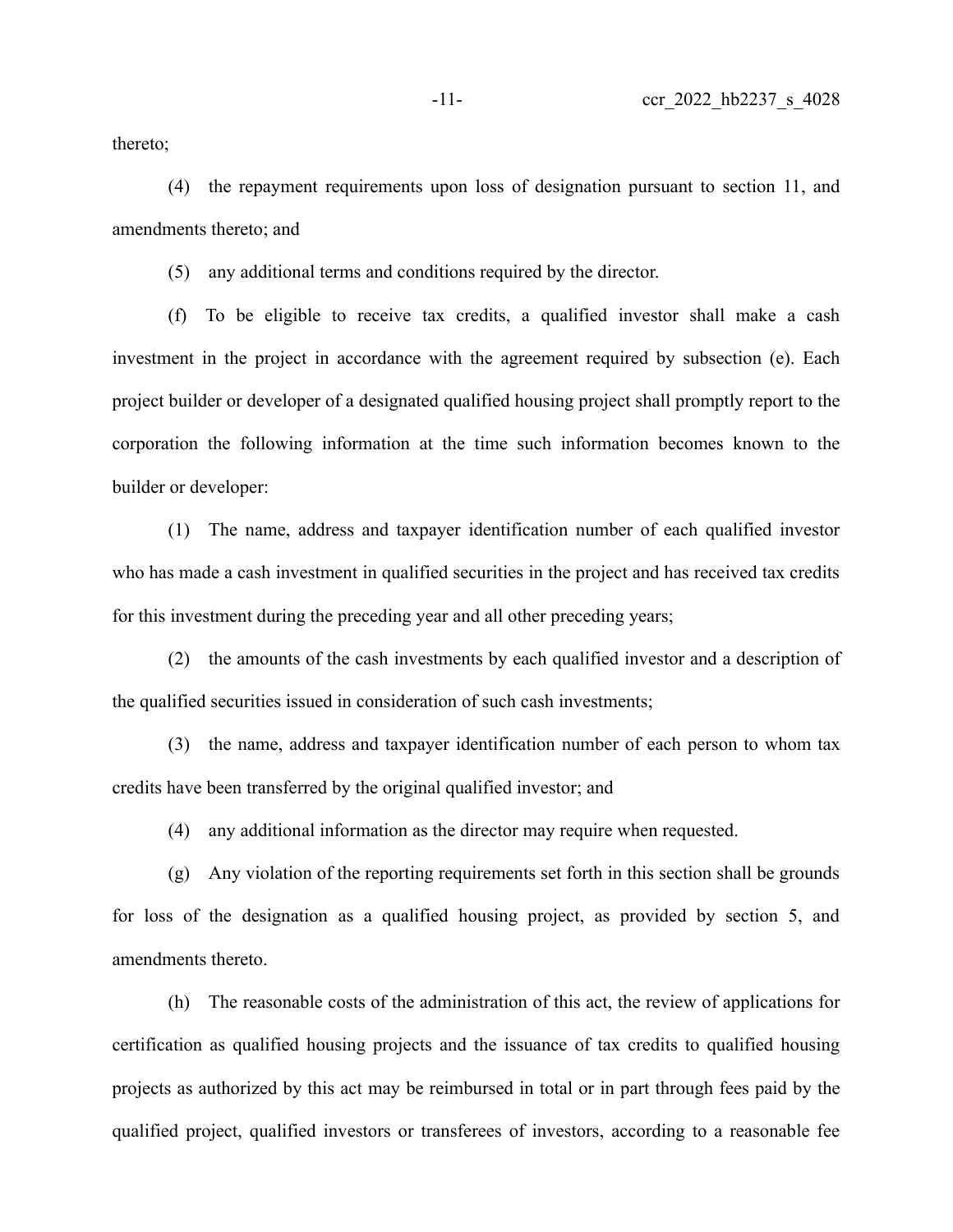schedule adopted by the director.

(i) The state of Kansas shall not be held liable for any damages to any qualified investor that makes an investment in a qualified housing project.

(j) The director shall provide information regarding qualified housing projects and qualified investors to the secretary of revenue.

(k) The director shall adopt rules and regulations as necessary to implement the provisions of this act.

New Sec. 10. (a) (1) For tax year 2022 and all tax years thereafter, a credit against the income tax liability imposed pursuant to the Kansas income tax act, the privilege tax liability imposed upon any national banking association, state bank, trust company or savings and loan association pursuant to article 11 of chapter 79 of the Kansas Statutes Annotated, and amendments thereto, or the premium tax liability imposed upon an insurance company pursuant to K.S.A. 40-252, and amendments thereto, shall be allowed to:

(A) A qualified investor for a cash investment in a qualified housing project that has been approved and issued a tax credit by the director. The tax credit may be claimed in its entirety in the taxable year the cash investment is made; and

(B) a project builder or developer of a qualified housing project that has been approved and issued a tax credit by the director.

(2) To claim such tax credit, the qualified investor or project builder or developer shall provide all information or documentation in the form and manner required by the secretary of revenue. If the amount of the credit exceeds the taxpayer's tax liability in any one taxable year, the remaining portion of the credit may be carried forward in the succeeding taxable years until the total amount of the credit is used, except that no credit may be claimed after four taxable years next succeeding the taxable year that such credit was issued, and any remaining credit shall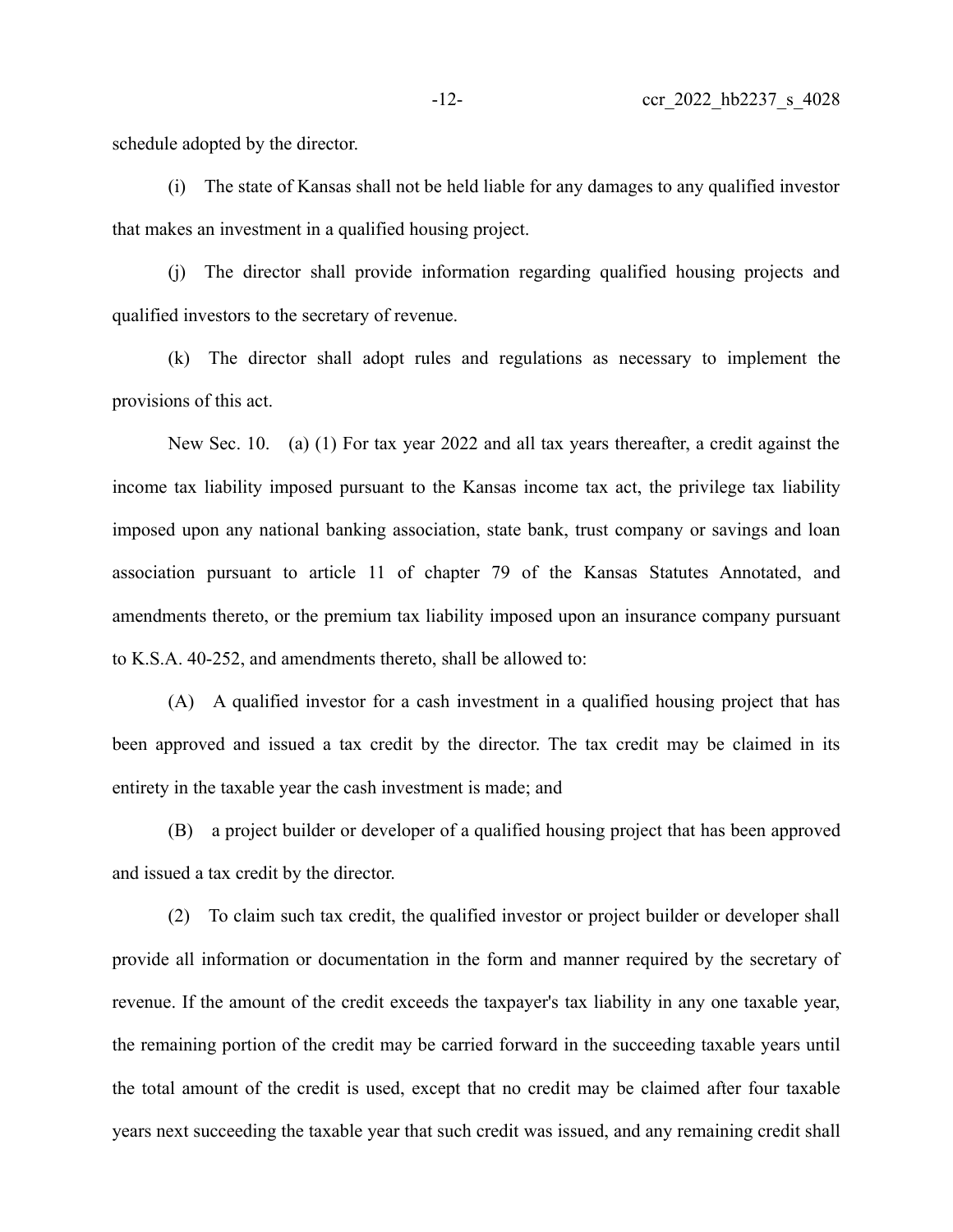be forfeited.

(b) (1) Tax credits may be issued by the director for a qualified housing project as follows:

(A) For qualified housing projects located in a county with a population of not more than 8,000, in an amount not to exceed \$35,000 per residential unit;

(B) for qualified housing projects located in a county with a population of more than 8,000 but not more than 25,000, in an amount not to exceed \$32,000 per residential unit; and

(C) for all other qualified housing projects, in an amount not to exceed \$30,000.

(2) A qualified housing project shall be limited to a total of 40 such residential units per year for both single-family and multi-family dwellings.

(3) Tax credits may be issued to a qualified investor in the amount of a cash investment of up to the total amount that may be issued by the director under this subsection for the qualified housing project, or as provided in the agreement required by section 9, and amendments thereto. Project builders or developers may apply to the director each year for tax credits for additional units or phases of a project. Qualified investors may be issued tax credits for cash investments in multiple qualified housing projects. Project builders or developers may apply and be approved for multiple qualified housing projects in the same tax year.

(4) The aggregate amount of tax credits that may be issued under this section shall not exceed \$13,000,000 each tax year, except that if the director issues an aggregate amount of tax credits in one tax year that is less than \$13,000,000, then the director may carry forward the difference and issue such amount of tax credits in the immediately succeeding tax year in addition to the statutory amount that may be issued under this section. Of the aggregate amount of tax credits issued in one tax year, the director shall allocate:

(A) Not less than \$2,500,000 in tax credits for qualified housing projects located in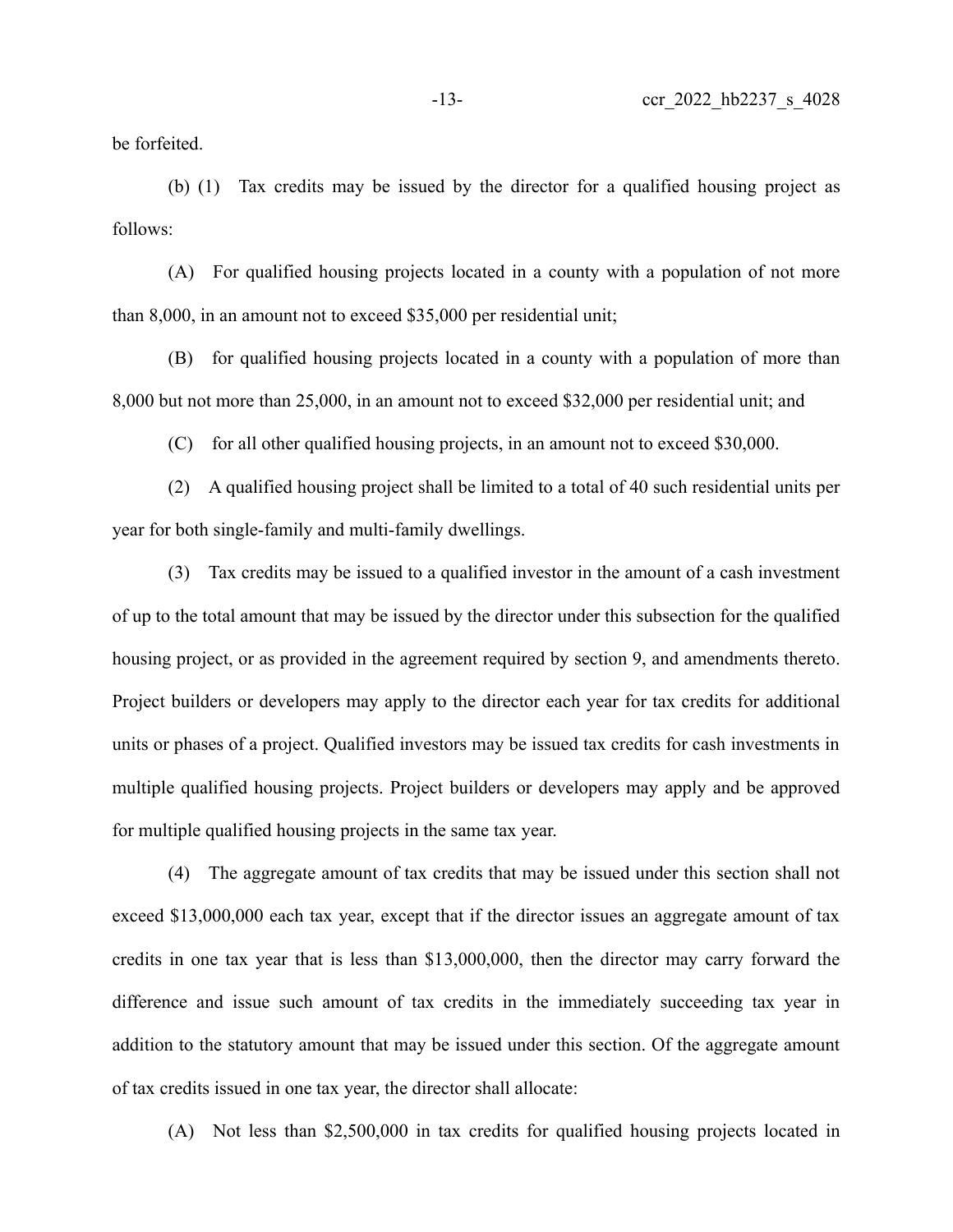counties with a population of not more than 8,000;

(B) not less than \$2,500,000 in tax credits for qualified housing projects located in counties with a population of more than 8,000 but not more than 25,000; and

(C) up to \$8,000,000 in tax credits for qualified housing projects located in counties with a population of more than 25,000 but not more than 75,000.

(c) A cash investment in a qualified housing project shall be deemed to have been made on the date of acquisition of the qualified security, as such date is determined by the director.

(d) Any qualified investor without a current tax liability at the time of the investment in a qualified housing project that does not reasonably believe such investor will owe any such tax for the current taxable year and who receives a tax credit pursuant to this section shall be deemed to acquire an interest in the nature of a transferable credit limited to the amount of the credit issued to the qualified investor by the director. This interest may be transferred to any person whether or not such person is then a qualified investor and be claimed by the transferee as a credit against the transferee's Kansas tax liability in the same manner as the transferor beginning in the year the credit is transferred. The credit may be carried forward as permitted by subsection (a). No person shall be entitled to a refund for any interest on such tax credit that may be created under this section. Only the full amount of the tax credit for any one qualified housing project investment may be transferred and may only be transferred one time. A credit acquired by transfer shall be subject to the limitations prescribed in this section. Documentation of any credit acquired by transfer shall be provided by the taxpayer claiming such credit in the manner required by the secretary of revenue. The qualified investor transferring such credit shall provide the director and the secretary of revenue with the name, address and taxpayer identification number of each person to whom tax credits have been transferred and such other information as may be required by the director or the secretary of revenue.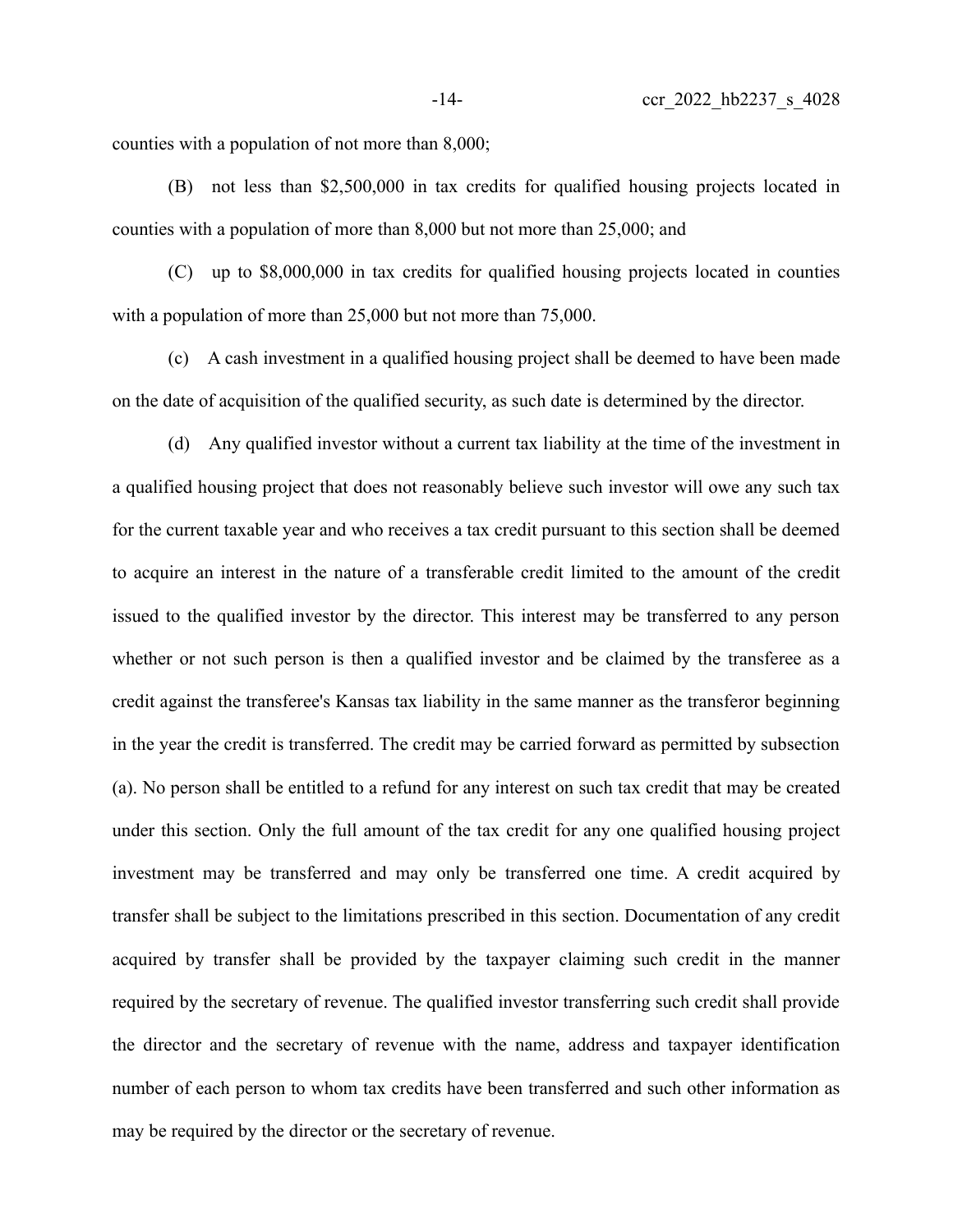(e) The secretary of revenue may adopt rules and regulations as necessary to implement and administer the provisions of this act.

New Sec. 11. (a) If the director determines that a project is not in substantial compliance with the requirements of this act or the agreement executed pursuant to section 9, and amendments thereto, the director shall inform the project builder or developer of the project in writing that the project will lose designation as a qualified housing project in 120 days from the date of mailing of the notice unless such builder or developer corrects the deficiencies and becomes compliant with with the requirements for designation.

(b) At the end of such 120-day period, if the project is still not in substantial compliance, the director shall send a notice of loss of designation to the project builder or developer, the secretary of revenue and all known qualified investors in the project. Loss of designation of a qualified housing project shall preclude the issuance of any additional tax credits with respect to the project, and the director shall not approve any subsequent application for such project as a qualified housing project. Upon loss of the designation as a qualified housing project, the project builder or developer shall repay any tax credits such taxpayer has claimed.

(c) Qualified investors other than the project builder or developer who have lawfully made a cash investment in a qualified housing project approved by the director shall not have tax credits disallowed solely due to the project losing its designation as a qualified housing project under this act.

New Sec. 12. (a) On or before January 31, 2023, and on or before January 31 of each year thereafter, the director shall transmit a report annually to the governor, the standing committee on commerce of the senate and the standing committee on commerce, labor and economic development of the house of representatives. Such report shall be based upon information received from each qualified housing project for which tax credits have been issued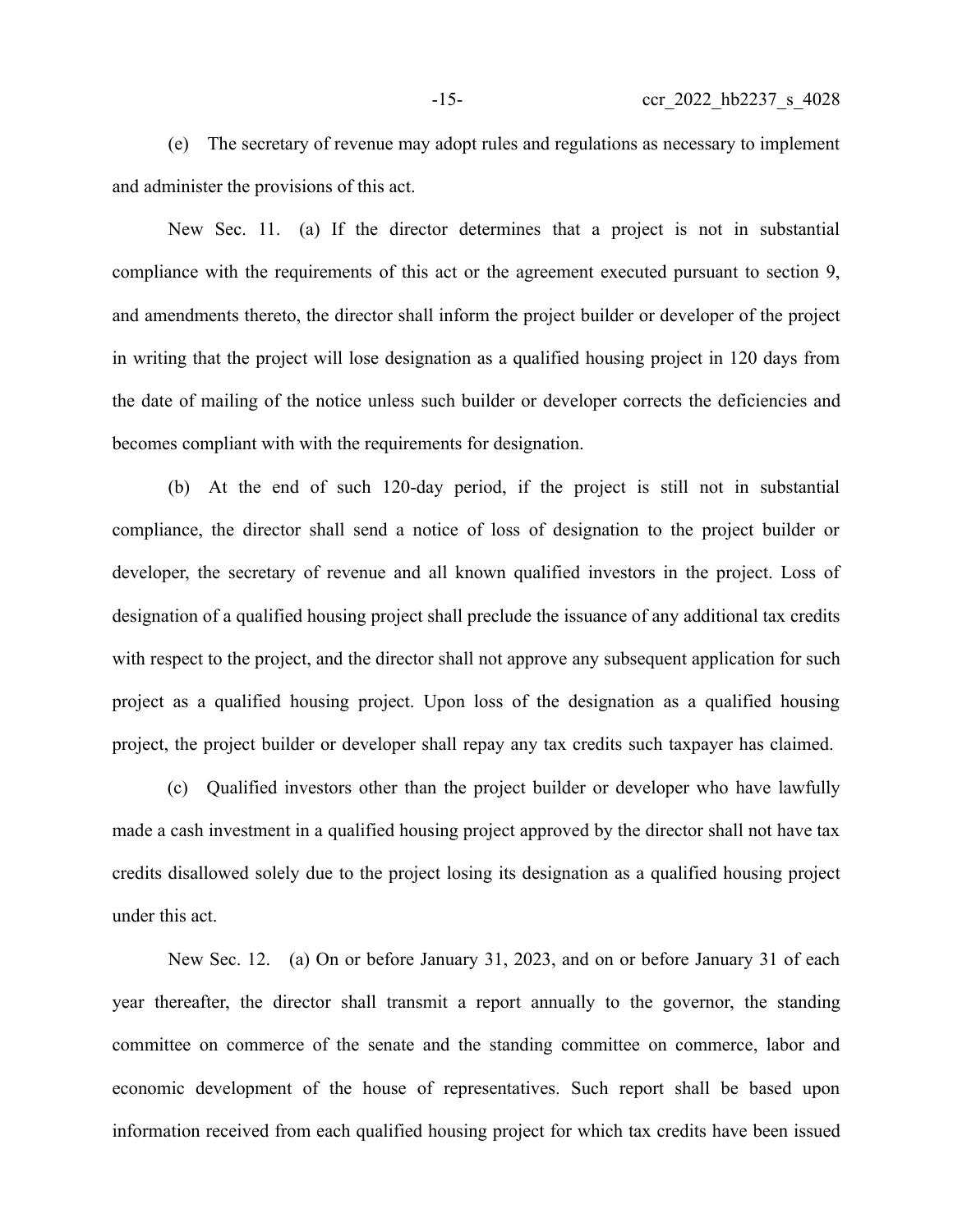during the preceding year and shall describe the following:

(1) The manner in which the purpose, as described in this act, has been carried out;

(2) the total cash investments made for qualified securities in qualified housing projects during the preceding year and cumulatively since the enactment of this act;

(3) an estimate of jobs facilitated by housing developed through such investments; and

(4) an estimate of the multiplier effect on the Kansas economy of the investments. The amount of tax credits claimed in the previous fiscal year; a general description of the investors that benefited from the tax credits; and any aggregate job creation or capital investment in Kansas that resulted from the tax credits for a period of five years beginning from the date on which the tax credits were issued.

(b) The director shall conduct an annual review of the activities undertaken pursuant to this act to ensure that tax credits issued pursuant to this act are issued in compliance with the provisions of this act and rules and regulations adopted by the director.

New Sec. 13. K.S.A. 79-32,211, and amendments thereto, and sections 13 and 14, and amendments thereto, shall be known as and may be cited as the historic Kansas act.

New Sec. 14. (a) For all taxable years commencing after December 31, 2021, there shall be allowed a tax credit against the income, privilege or premium tax liability imposed upon a taxpayer pursuant to the Kansas income tax act, the privilege tax imposed upon any national banking association, state bank, trust company or savings and loan association pursuant to article 11 of chapter 79 of the Kansas Statutes Annotated, and amendments thereto, or the premiums tax and privilege fees imposed upon an insurance company pursuant to K.S.A. 40-252, and amendments thereto, in an amount equal to 10% of costs and expenses incurred for the restoration and preservation of a commercial structure at least 50 years old that does not receive tax credits pursuant to K.S.A. 79-32,211, and amendments thereto. An additional tax credit of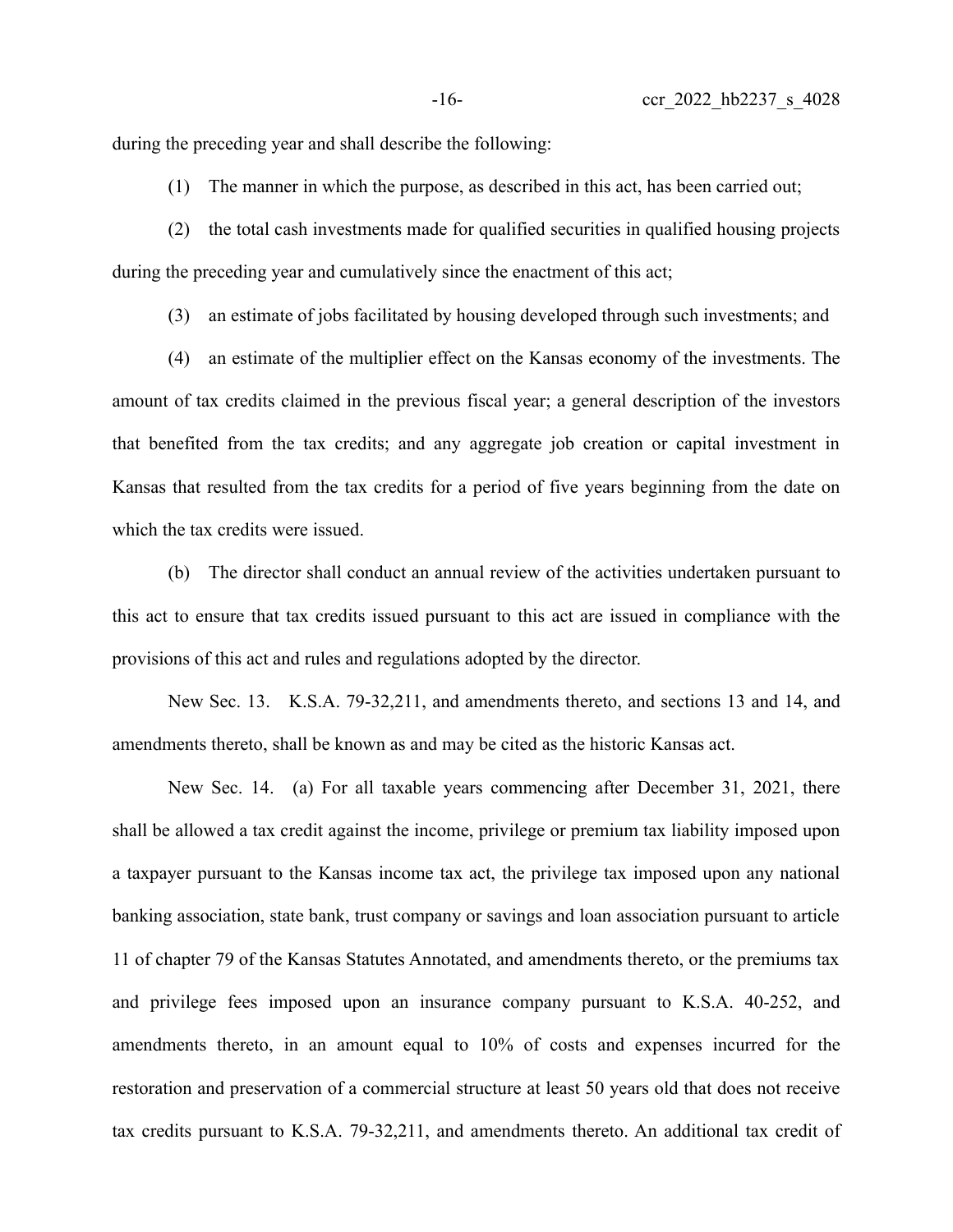10% of the costs and expenses may be allowed for the installation of fire suppression materials or equipment by a taxpayer. The total amount of such costs and expenses shall be at least \$25,000 but shall not exceed \$500,000. If the amount of such tax credit exceeds the taxpayer's income, privilege or premium tax liability for the year in which the rehabilitation was completed, such excess amount may be carried over for deduction from such taxpayer's income, privilege or premium tax liability in the next succeeding year or years until the total amount of the credit has been deducted from tax liability, except that no such credit shall be carried over for deduction after the  $10<sup>th</sup>$  taxable year succeeding the taxable year in which the rehabilitation plan was placed in service.

(b) Any bank, savings and loan association or savings bank shall pay taxes on 50% of the interest earned on loans to taxpayers used for costs and expenses for the restoration and preservation of a commercial structure at least 50 years old or for the installation of fire suppression materials or equipment.

(c) If the taxpayer is a corporation having an election in effect under subchapter S of the federal internal revenue code, a partnership or a limited liability company, the credit provided by this section shall be claimed by the shareholders of such corporation, the partners of such partnership or the members of such limited liability company in the same manner as such shareholders, partners or members account for their proportionate shares of the income or loss of the corporation, partnership or limited liability company, or as the corporation, partnership or limited liability company mutually agree as provided in the bylaws or other executed agreement. Credits granted to a partnership, a limited liability company taxed as a partnership or other multiple owners of property shall be passed through to the partners, members or owners respectively pro rata or pursuant to an executed agreement among the partners, members or owners documenting any alternate distribution method.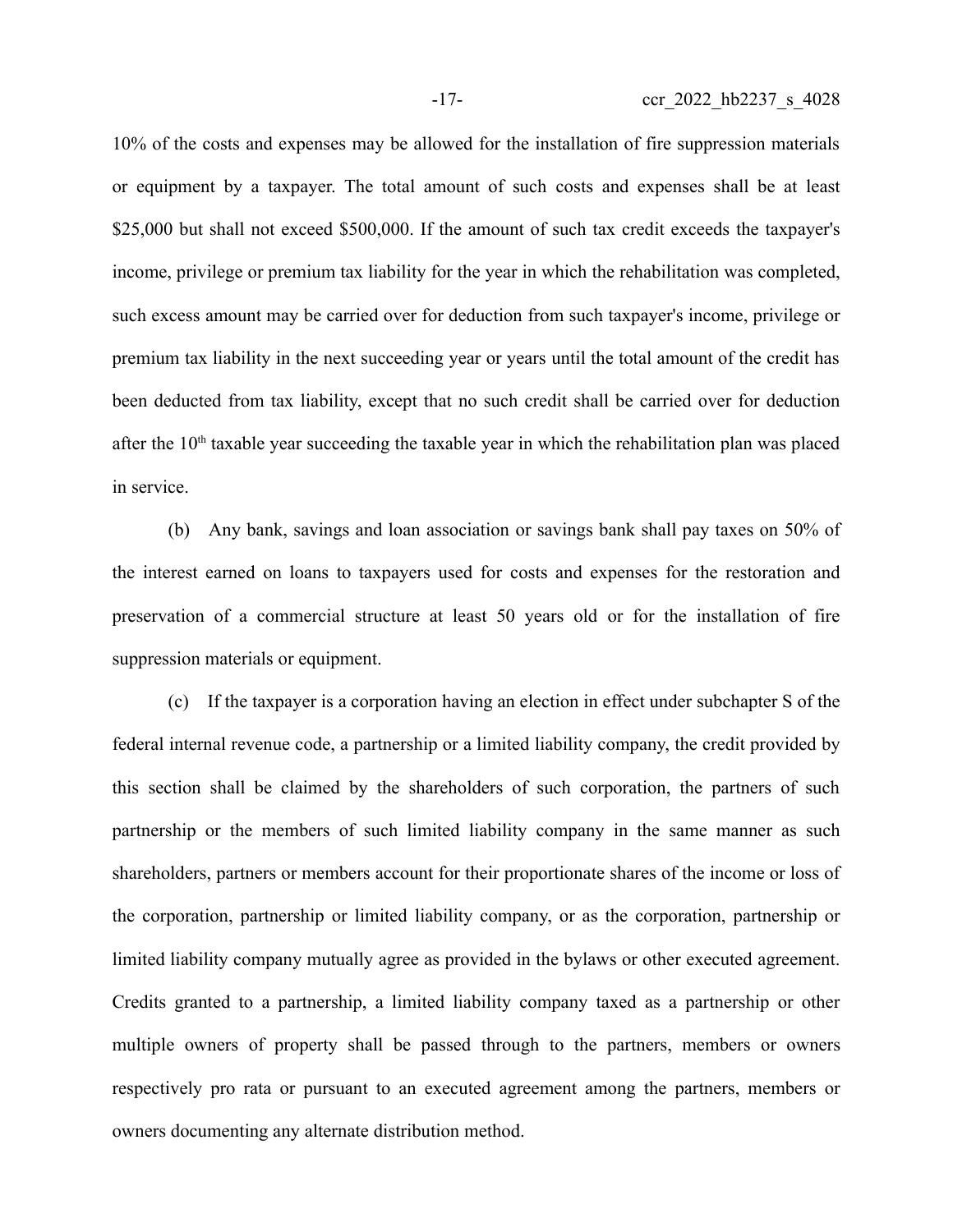(d) Any person, hereinafter designated the assignor, may sell, assign, convey or otherwise transfer tax credits allowed and earned pursuant to subsection (a). The taxpayer acquiring credits, hereinafter designated the assignee, may use the amount of the acquired credits to offset up to 100% of the assignee's income, privilege or premium tax liability for either the taxable year in which the costs and expenses were made. Unused credit amounts claimed by the assignee may be carried forward for up to five years, except that all such amounts shall be claimed within 10 years following the tax year in which the costs and expenses were made. The assignor shall enter into a written agreement with the assignee establishing the terms and conditions of the agreement.

(e) No person claiming a tax credit under this section may claim a tax credit for the same structure under K.S.A. 79-32,211, and amendments thereto.

(f) The aggregate amount of tax credits that may be claimed under this section shall not exceed \$10,000,000 each tax year.

(g) The director of taxation may adopt rules and regulations as necessary for the efficient and effective administration of the provisions of this section.

New Sec. 15. The provisions of sections 15 through 19, and amendments thereto, shall be known and may be cited as the Kansas rural home loan guarantee act.

New Sec. 16. As used in the Kansas rural home loan guarantee act:

(a) "Act" means the Kansas rural home loan guarantee act;

(b) "corporation" means the Kansas housing resources corporation;

(c) "financial institution" means any bank, trust company, savings bank, credit union, savings and loan association or any other lending institution that is approved by the corporation;

(d) "loan" means a transaction with a financial institution to provide the owner financing for the construction or renovation of a single-family home in a rural county; and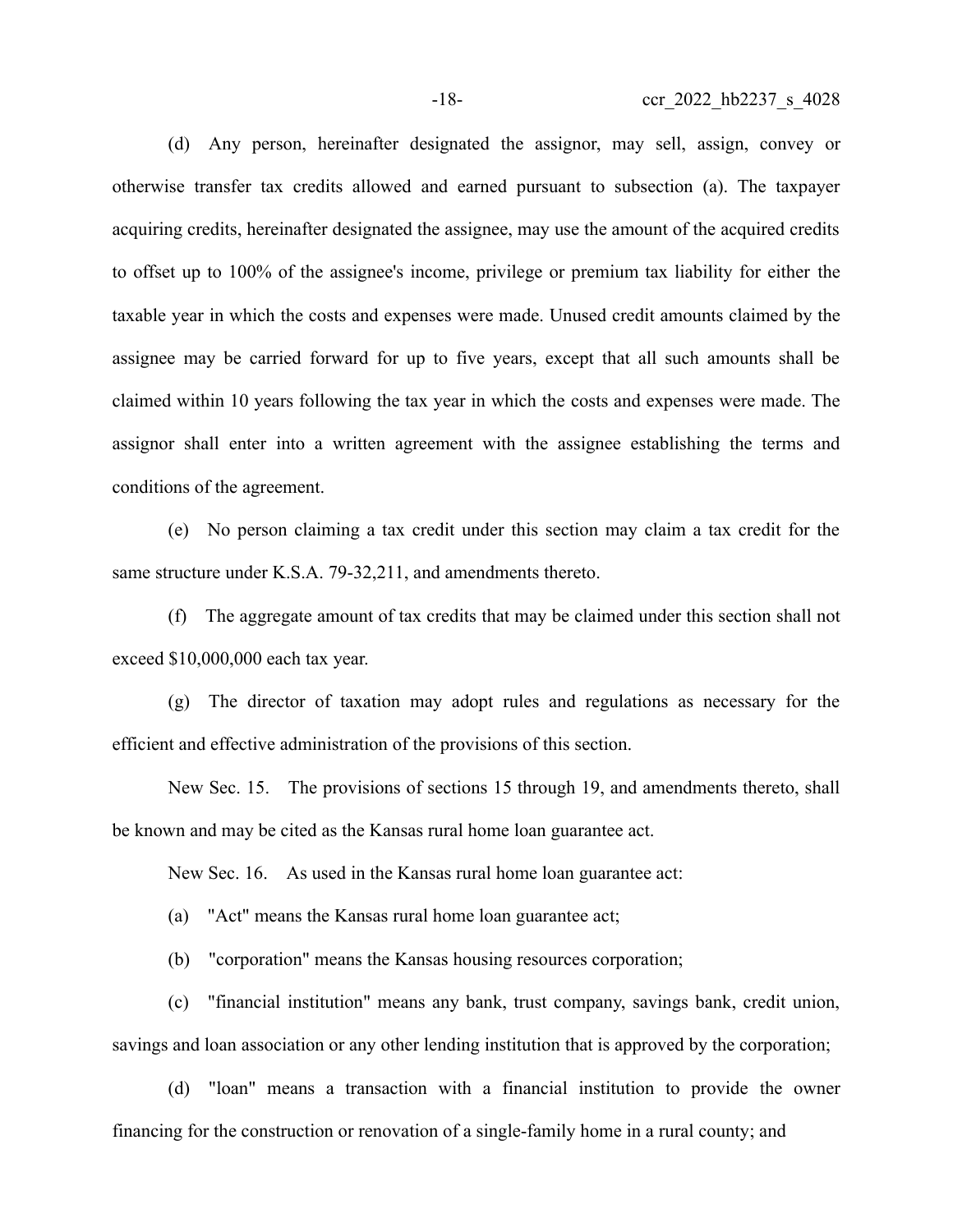(e) "rural county" means any county in this state with a population of less than 10,000, as certified to the secretary of state pursuant to K.S.A. 11-201, and amendments thereto, on July 1 of the preceding year.

New Sec. 17. (a) The corporation is hereby authorized to enter into agreements with financial institutions to provide loan guarantees against risk of default for rural housing loans in accordance with the provisions of this act. Except as provided in section 18, and amendments thereto, for payment for a loan guarantee for which the state housing trust fund is liable, no claim against the state under this act shall be paid by the state, the corporation or any other state agency other than pursuant to an appropriation act of the legislature after such claim has been filed with and considered by the joint committee on special claims against the state.

(b) Eligible financial institutions shall apply all usual lending standards to determine the creditworthiness of eligible rural home loan borrowers. The financial institution originating the loan shall be responsible for monitoring the loan and, in case of any default, working with the borrower to obtain the collateral for the loan. The financial institution shall be in the first position and the state in second position to recover on the loan.

(c) The corporation shall administer the provisions of this act and shall adopt rules and regulations for the implementation or administration of this act including the development of an application process. The loan guarantee agreement with the corporation shall include reporting requirements and financial standards that are appropriate for the type of loan for the borrower. The corporation may enter into contracts that the corporation deems necessary for the implementation or administration of this act. The corporation may impose fees and charges as may be necessary to recover costs incurred for the administration of this act.

New Sec. 18. (a) Notwithstanding the provisions of K.S.A. 12-5256 or 74-8959, and amendments thereto, to the contrary, each agreement entered into by the corporation to guarantee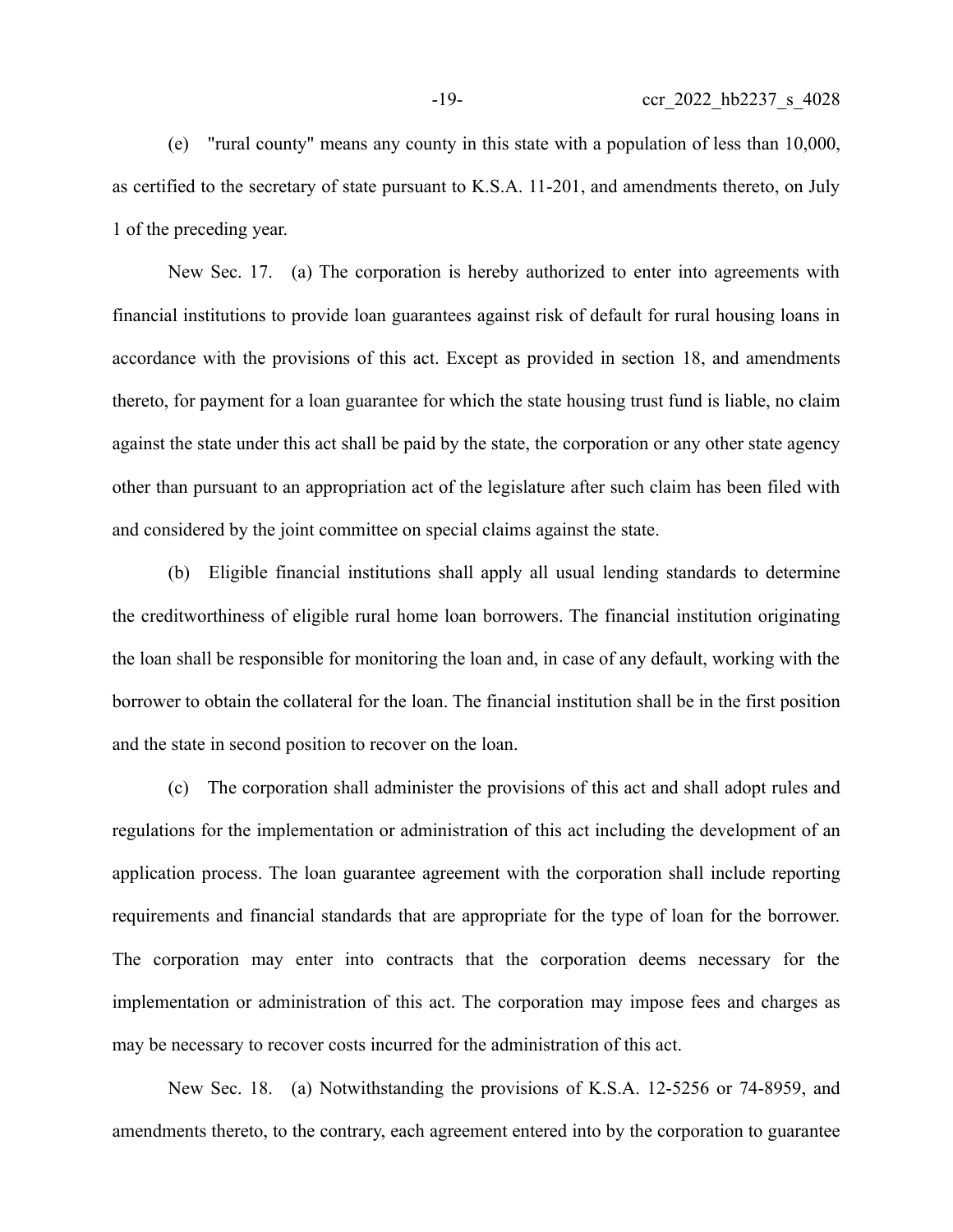against default on a loan transaction shall be backed by the state housing trust fund and shall receive prior approval by the corporation or the corporation's designee.

(b) Each loan transaction eligible for a guarantee under this act shall be for the construction or renovation of a single-family home in a rural county. Eligible costs may include land and building purchases, renovation and new construction costs, equipment and installation costs, predevelopment costs that may be capitalized, financing, capitalized interest during construction and consultant fees that do not include staff costs.

(c) The portion of the loan guaranteed by the corporation under this act shall be for the amount of the loan that exceeds 80% of the appraised value of the home. No loan amount above 125% of the appraised value of the home shall be guaranteed by the corporation under this act. The loan amount guaranteed by the corporation under this act shall not exceed \$100,000 per home.

(d) The total amount of loans guaranteed by the corporation under this act shall not exceed \$2,000,000.

(e) All fees and charges imposed by the corporation and other moneys received by the corporation under this act shall be remitted to the state treasurer in accordance with K.S.A. 75- 4215, and amendments thereto. Upon receipt of each such remittance, the state treasurer shall deposit the entire amount in the state treasury to the credit of the state housing trust fund.

New Sec. 19. Beginning with the 2023 regular session of the legislature, the corporation shall prepare an annual report of the Kansas rural home loan guarantee act activity, including new loans, loan repayment status and other relevant information regarding activities under this act and shall submit such report at the beginning of each regular session of the legislature to the house of representatives committee on appropriations, or to the appropriate budget committee, and the senate committee on ways and means, or to the appropriate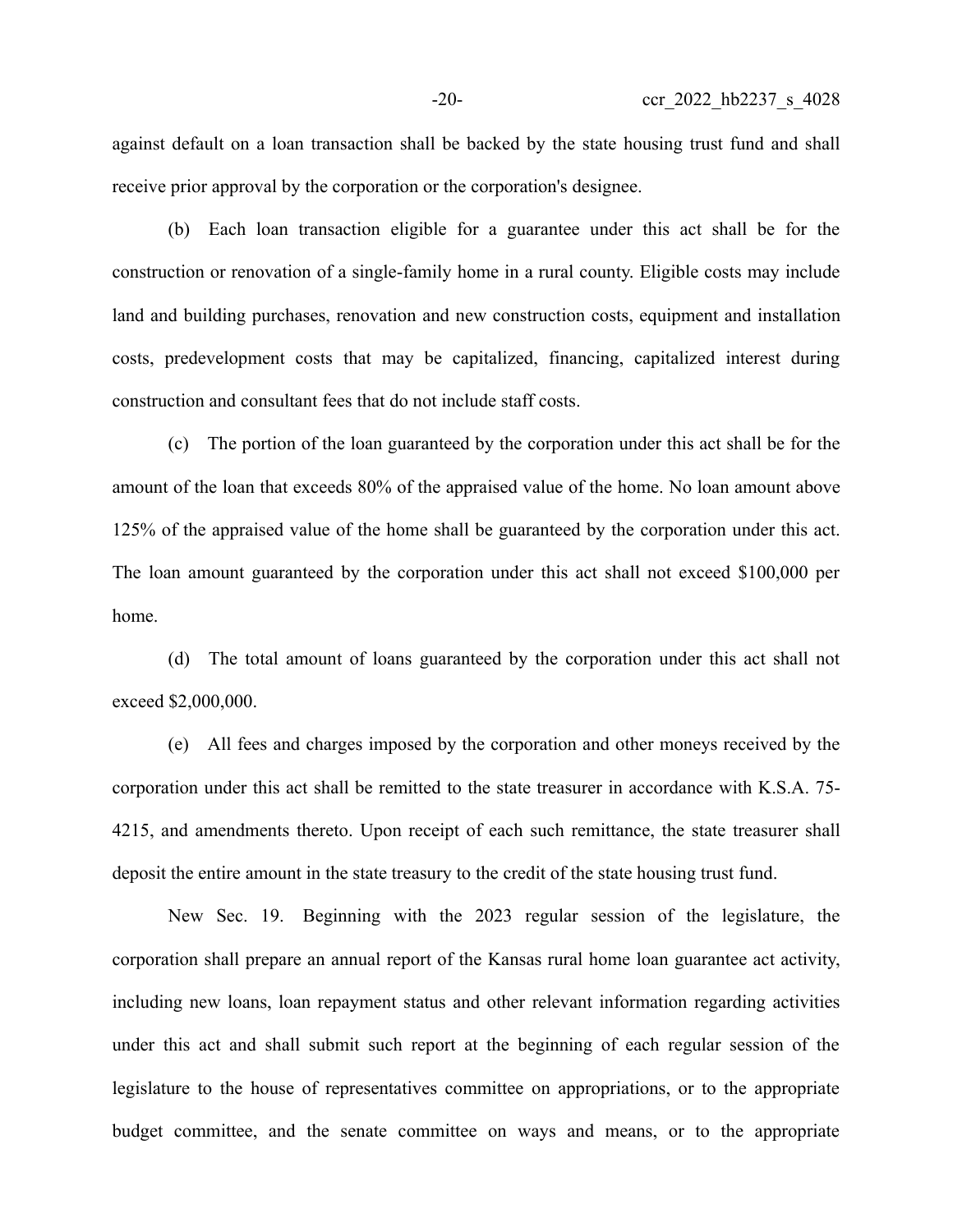subcommittee thereof or to the successors of such committees.

New Sec. 20. (a) In developing an appraisal of residential real property identified as unique in style or square footage, or both, located in a rural county for the purpose of a mortgage finance transaction, if the sales comparison approach cannot be developed for a credible opinion or indication of value due to a lack of available comparable sales within 30 miles, the appraiser may perform the appraisal without completing the sales comparison approach to value. In the appraisal report, the appraiser shall provide an explanation of the reasons for exclusion of the sales comparison approach and document efforts to obtain comparable sales or market data. A financial institution shall not decline to proceed with a mortgage finance transaction due to the exclusion of the sales comparison approach in accordance with this section unless the sales comparison approach is required in order for such mortgage finance transaction loan to be guaranteed or sold in the secondary market.

(b) As used in this section:

(1) "Financial institution" means a bank, national banking association, savings and loan association, savings bank, trust company, credit union, finance company or other lending institution; and

(2) "rural county" means any county in this state with a population of less than 10,000, as certified to the secretary of state pursuant to K.S.A. 11-201, and amendments thereto, on July 1 of the preceding year.

Sec. 21. K.S.A. 2021 Supp. 12-5242 is hereby amended to read as follows: 12-5242. Except as otherwise provided, as used in K.S.A. 12-5241 through 12-5251, and amendments thereto, and K.S.A. 2021 Supp.  $12-5252$  through  $12-5258$ , and amendments thereto, the following words and phrases shall have the following meanings unless a different meaning clearly appears from the context: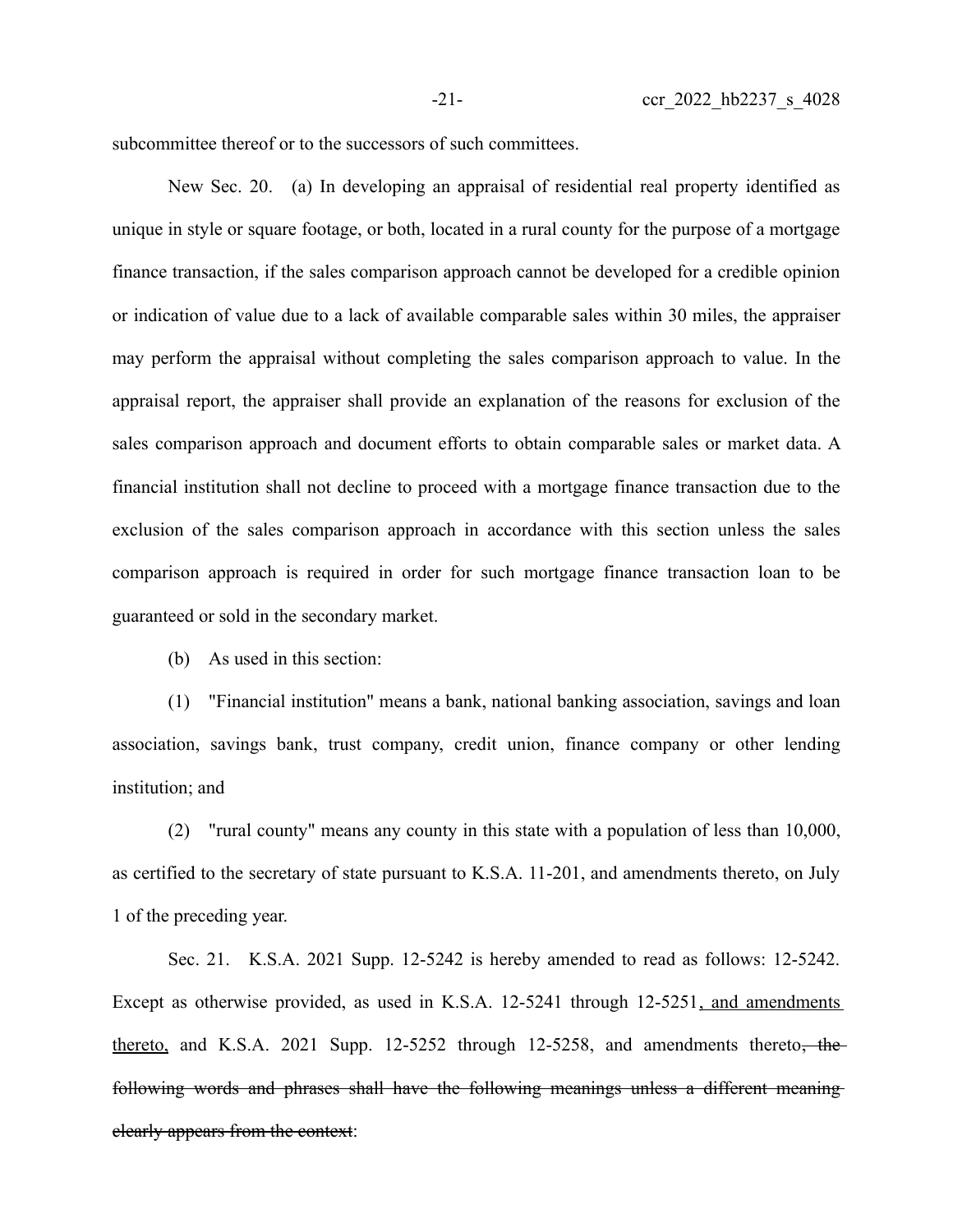(a) "City" means the city of Topeka or any city incorporated in accordance with Kansas law:

(1) With a population of less than 60,000, as certified to the secretary of state by the director of the division of the budget on the previous July 1 in accordance with K.S.A. 11-201, and amendments thereto; or

(2) for purposes of a project as defined in K.S.A.  $12-5249(a)(11)$ , and amendments thereto, within a qualified census tract, "city" includes any city with a qualified census tract located within the city.

(b) "City housing authority" means any agency of a city created pursuant to the municipal housing law, K.S.A. 17-2337 et seq., and amendments thereto.

(c) "Corporation" means the Kansas housing resources corporation.

(d) "County" means any county organized in accordance with K.S.A. 18-101 et seq., and amendments thereto<sub>7</sub>:

(1) With a population of less than 80,000, as certified to the secretary of state by the director of the division of the budget on the previous July  $1<sup>st</sup>$  in accordance with K.S.A. 11-201, and amendments thereto; or

(2) for purposes of a project as defined in K.S.A.  $12-5249(a)(11)$ , and amendments thereto, within a qualified census tract, "county" includes any county with a qualified census tract located within the county.

(e) "Developer" means the person, firm or corporation responsible under an agreement with the governing body to develop housing or related public facilities in a district.

(f) "District" means a rural housing incentive district established in accordance with this act.

(g) "Governing body" means the board of county commissioners of any county or the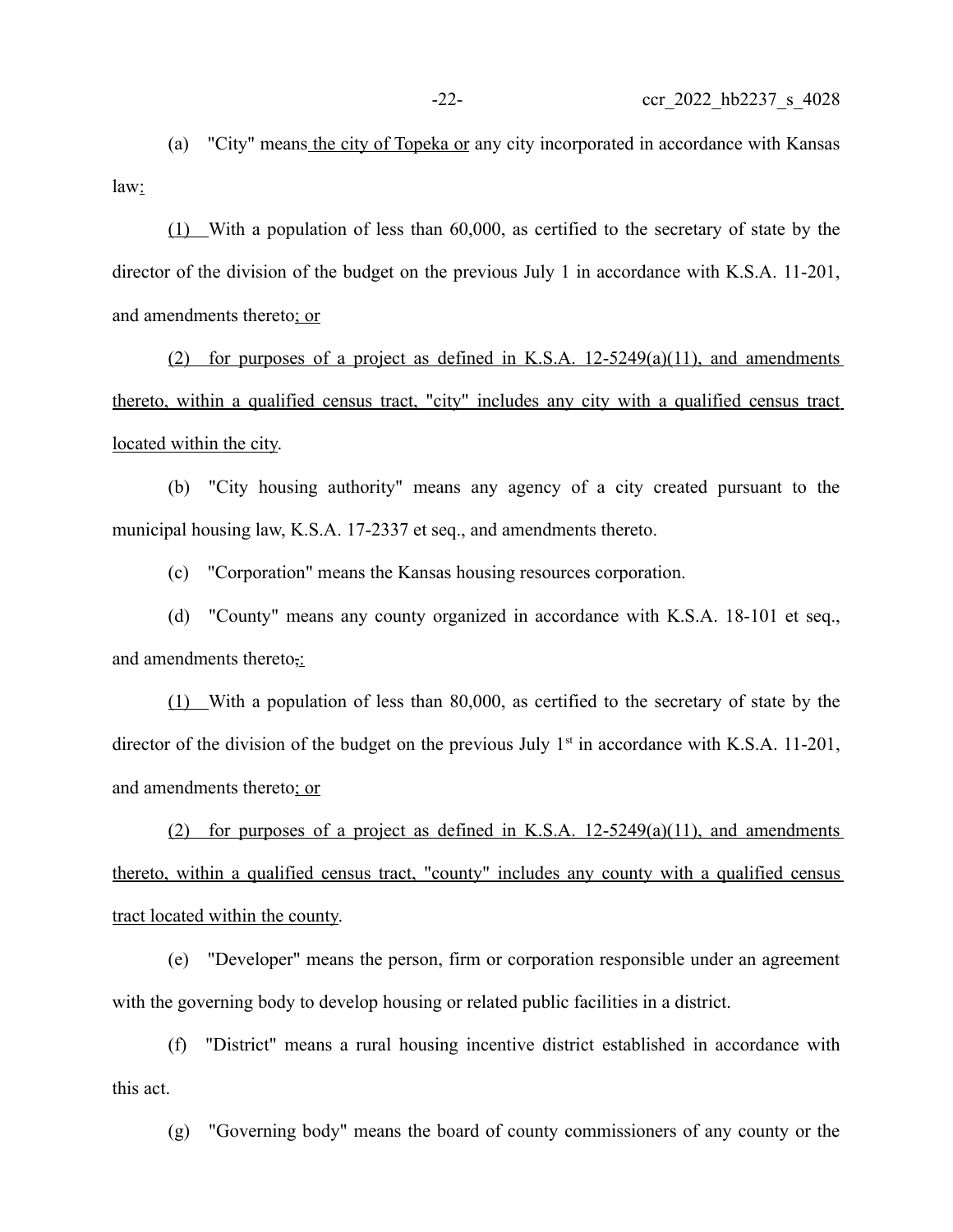mayor and council, mayor and commissioners or board of commissioners, as the laws affecting the organization and status of cities affected may provide.

(h) "Housing development activities" means the construction or rehabilitation of infrastructure necessary to support construction of new residential dwellings and the actual construction of such residential dwellings, if such construction is conducted by a city housing authority.

(i) "Secretary" means the secretary of commerce of the state of Kansas.

(j) "Qualified census tract" means an economically distressed urban area that is a qualified census tract as defined and designated by the United States department of housing and urban development.

(k) "Real property taxes" means and includes all taxes levied on an ad valorem basis upon land and improvements thereon.

(k)(l) "Taxing subdivision" means the county, the city, the unified school district, and any other taxing subdivision levying real property taxes, the territory or jurisdiction of which includes any currently existing or subsequently created rural housing incentive district.

Sec. 22. K.S.A. 2021 Supp. 12-5249 is hereby amended to read as follows: 12-5249. (a) Any city or county-which that has established a rural housing incentive district may use the proceeds of special obligation bonds issued under K.S.A. 12-5248, and amendments thereto, or any uncommitted funds derived from those sources of revenue set forth in K.S.A. 12-5248(a)(1), and amendments thereto, to implement specific projects identified within the rural housing incentive district plan including, without limitation:

(1) Acquisition of property within the specific project area or areas as provided in K.S.A. 12-5247, and amendments thereto;

(2) payment of relocation assistance;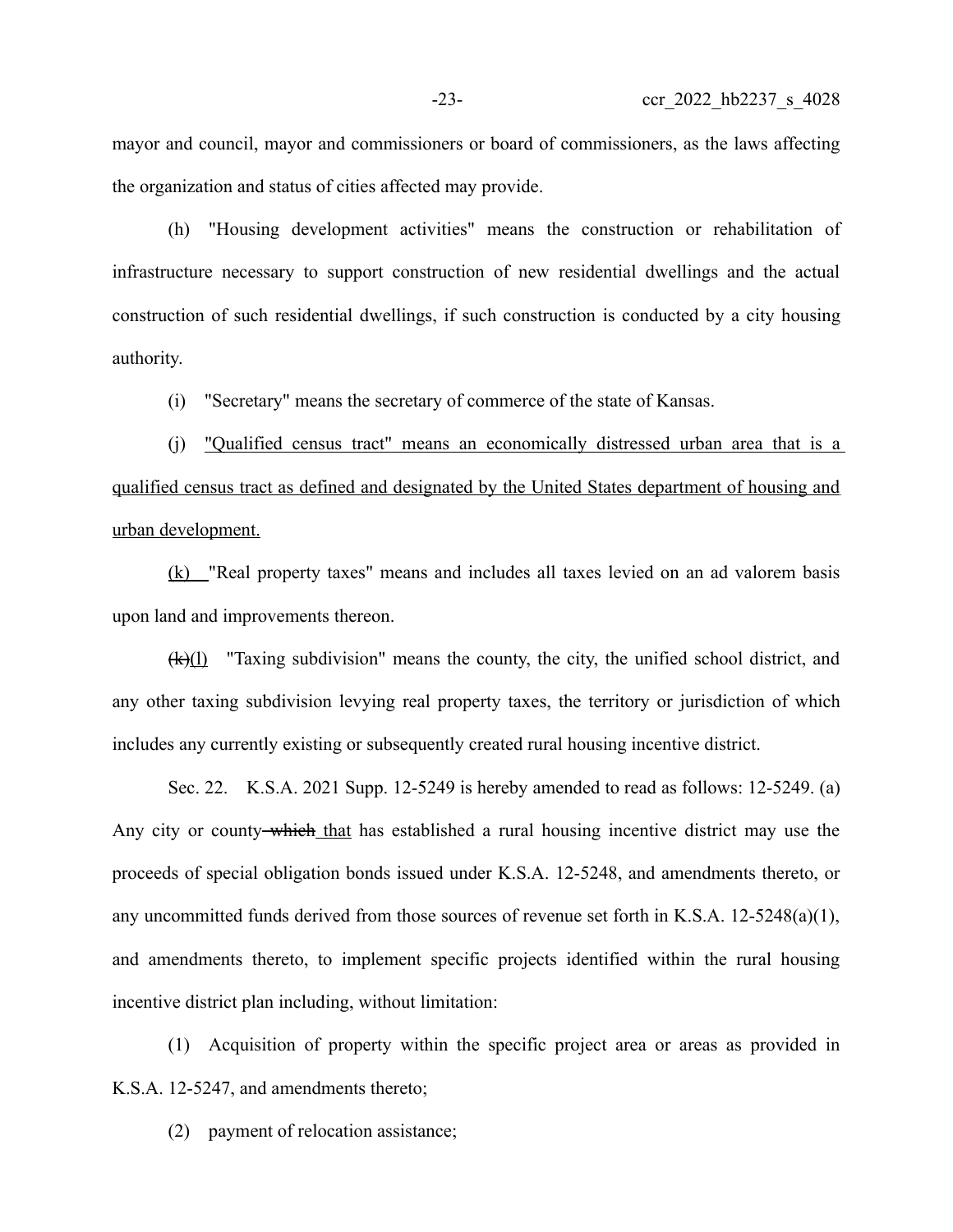(3) site preparation;

(4) sanitary and storm sewers and lift stations;

(5) drainage conduits, channels and levees;

(6) street grading, paving, graveling, macadamizing, curbing, guttering and surfacing;

(7) street lighting fixtures, connection and facilities;

(8) underground gas, water, heating, and electrical services and connections located within the public right-of-way;

(9) sidewalks;

(10) water mains and extensions; and

(11) renovation of buildings or other structures more than 25 years of age primarily for residential use located in a central business district or in a business or commercial district within a qualified census tract as approved by the secretary of commerce. Certification of the age of the building or other structure shall be submitted to the secretary by the governing body of the city or county with the resolution as provided by K.S.A. 12-5244, and amendments thereto. Eligible residential improvements shall include only improvements made to the second or higher floors of a building or other structure. Improvements for commercial purposes shall not be eligible.

(b) None of the proceeds from the sale of special obligation bonds issued under K.S.A. 12-5248, and amendments thereto, shall be used for the construction of buildings or other structures to be owned by or to be leased to any developer of a residential housing project within the district, except for buildings or other structures located in a central business district or in a business or commercial district within a qualified census tract as approved by the secretary of commerce.";

On page 5, by striking all in lines 29 through 43; by striking all on page 6; on page 7, by striking all in lines 1 through 38; following line 38, by inserting: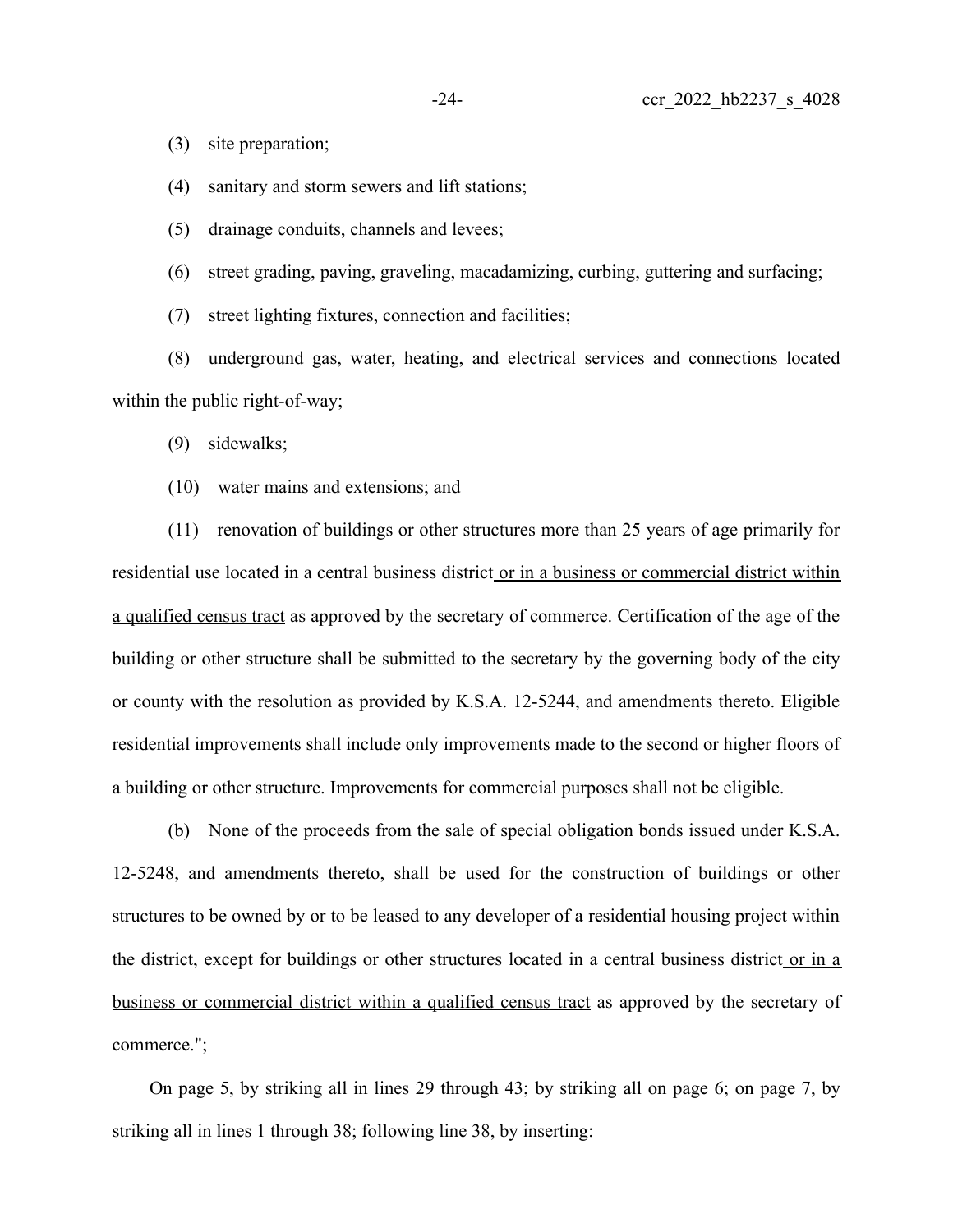Sec. 24. K.S.A. 79-32,211 is hereby amended to read as follows: 79-32,211. (a) For all taxable years commencing after December 31, 2006, there shall be allowed a tax credit against the income, privilege or premium tax liability imposed upon a taxpayer pursuant to the Kansas income tax act, the privilege tax imposed upon any national banking association, state bank, trust company or savings and loan association pursuant to article 11 of chapter 79 of the Kansas Statutes Annotated, and amendments thereto, or the premiums tax and privilege fees imposed upon an insurance company pursuant to K.S.A. 40-252, and amendments thereto, in an amount equal to:

(1) 25% of qualified expenditures incurred in the restoration and preservation of a qualified historic structure pursuant to a qualified rehabilitation plan by a qualified taxpayer if the total amount of such expenditures equal \$5,000 or more if the total amount of such expenditures equals \$5,000 or more; or in an amount equal to

(2) 30% of the qualified expenditures incurred in the restoration and preservation of a qualified historic structure located in a city with a population between 9,500 and 50,000 pursuant to a qualified rehabilitation plan by a qualified taxpayer if the total amount of such expenditures equals \$5,000 or more;

(3) 40% of the qualified expenditures incurred in the restoration and preservation of a qualified historic structure located in a city with a population of less than 9,500 pursuant to a qualified rehabilitation plan by a qualified taxpayer if the total amount of such expenditures equals \$5,000 or more; or

(4) 30% of qualified expenditures incurred in the restoration and preservation of a qualified historic structure which is exempt from federal income taxation pursuant to section  $501(c)(3)$  of the federal internal revenue code and which is not income producing pursuant to a qualified rehabilitation plan by a qualified taxpayer if the total amount of such expenditures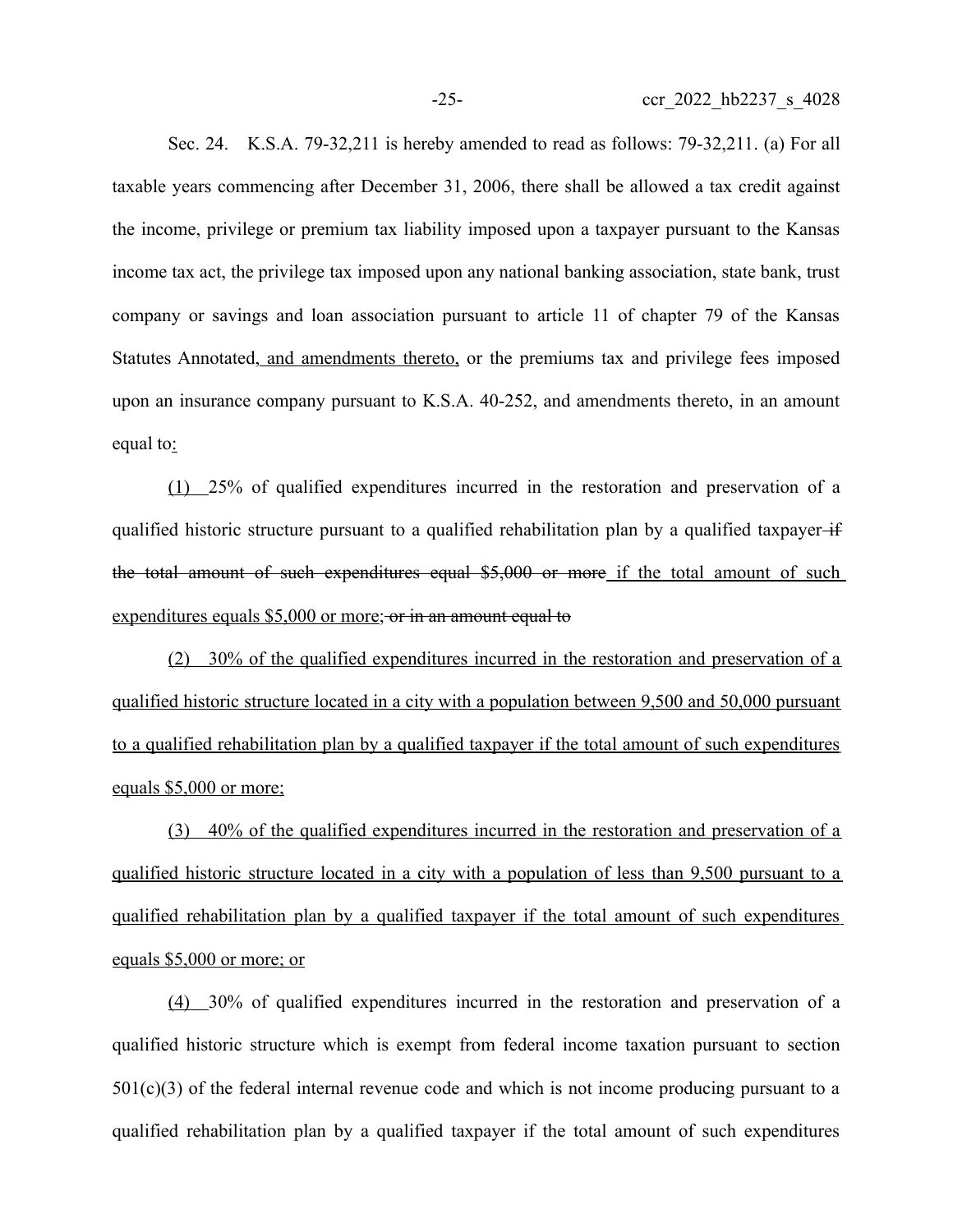equals \$5,000 or more. In no event shall the total amount of credits allowed under this section exceed \$3,750,000 for fiscal year 2010.

(b) If the amount of such tax credit exceeds the qualified taxpayer's income, privilege or premium tax liability for the year in which the qualified rehabilitation plan was placed in service, as defined by section 47(b)(1) of the federal internal revenue code and federal regulation section  $1.48-12(f)(2)$ , such excess amount may be carried over for deduction from such taxpayer's income, privilege or premium tax liability in the next succeeding year or years until the total amount of the credit has been deducted from tax liability, except that no such credit shall be carried over for deduction after the  $10<sup>th</sup>$  taxable year succeeding the taxable year in which the qualified rehabilitation plan was placed in service.

(b)(c) Any bank, savings and loan association or savings bank shall pay taxes on 50% of the interest earned on loans to qualified taxpayers used for qualified expenditures for the restoration and preservation of a qualified historic structure.

(d) As used in this section, unless the context clearly indicates otherwise:

(1) "Qualified expenditures" means the costs and expenses incurred by a qualified taxpayer in the restoration and preservation of a qualified historic structure pursuant to a qualified rehabilitation plan which are defined as a qualified rehabilitation expenditure by section  $47(c)(2)$  of the federal internal revenue code;

(2) "qualified historic structure" means any building, whether or not income producing, which is defined as a certified historic structure by section  $47(c)(3)$  of the federal internal revenue code, is individually listed on the register of Kansas historic places, or is located and contributes to a district listed on the register of Kansas historic places;

(3) "qualified rehabilitation plan" means a project which is approved by the cultural resources division of the state historical society, or by a local government certified by the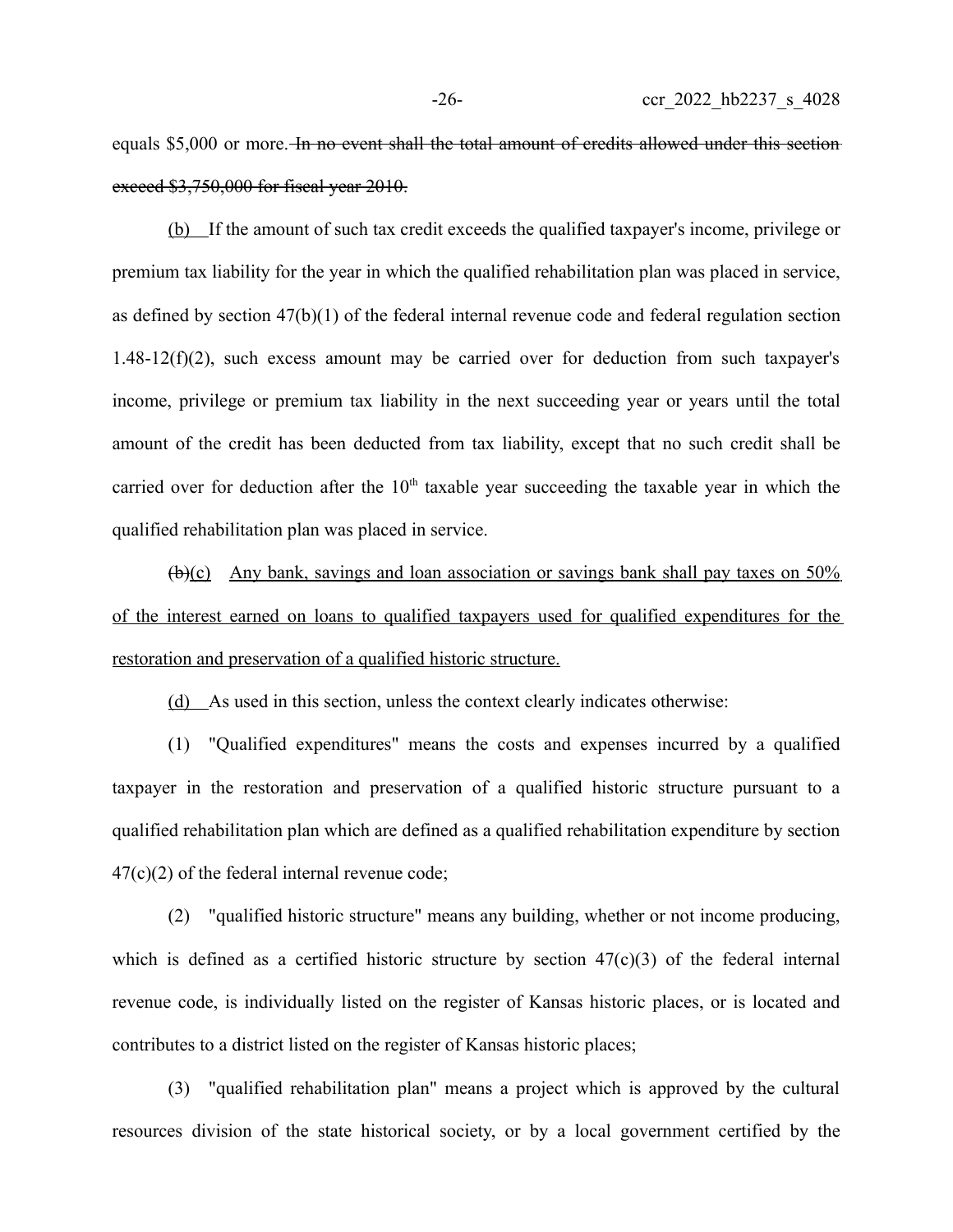division to so approve, as being consistent with the standards for rehabilitation and guidelines for rehabilitation of historic buildings as adopted by the federal secretary of interior and in effect on the effective date of this act. The society shall adopt rules and regulations providing application and approval procedures necessary to effectively and efficiently provide compliance with this act, and may collect fees in order to defray its approval costs in accordance with rules and regulations adopted therefor; and

(4) "qualified taxpayer" means the owner of the qualified historic structure or any other person who may qualify for the federal rehabilitation credit allowed by section 47 of the federal internal revenue code.

If the taxpayer is a corporation having an election in effect under subchapter S of the federal internal revenue code, a partnership or a limited liability company, the credit provided by this section shall be claimed by the shareholders of such corporation, the partners of such partnership or the members of such limited liability company in the same manner as such shareholders, partners or members account for their proportionate shares of the income or loss of the corporation, partnership or limited liability company, or as the corporation, partnership or limited liability company mutually agree as provided in the bylaws or other executed agreement. Credits granted to a partnership, a limited liability company taxed as a partnership or other multiple owners of property shall be passed through to the partners, members or owners respectively pro rata or pursuant to an executed agreement among the partners, members or owners documenting any alternate distribution method.

(e) Any person, hereinafter designated the assignor, may sell, assign, convey or otherwise transfer tax credits allowed and earned pursuant to subsection (a). The taxpayer acquiring credits, hereinafter designated the assignee, may use the amount of the acquired credits to offset up to 100% of its such assignee's income, privilege or premiums tax liability for either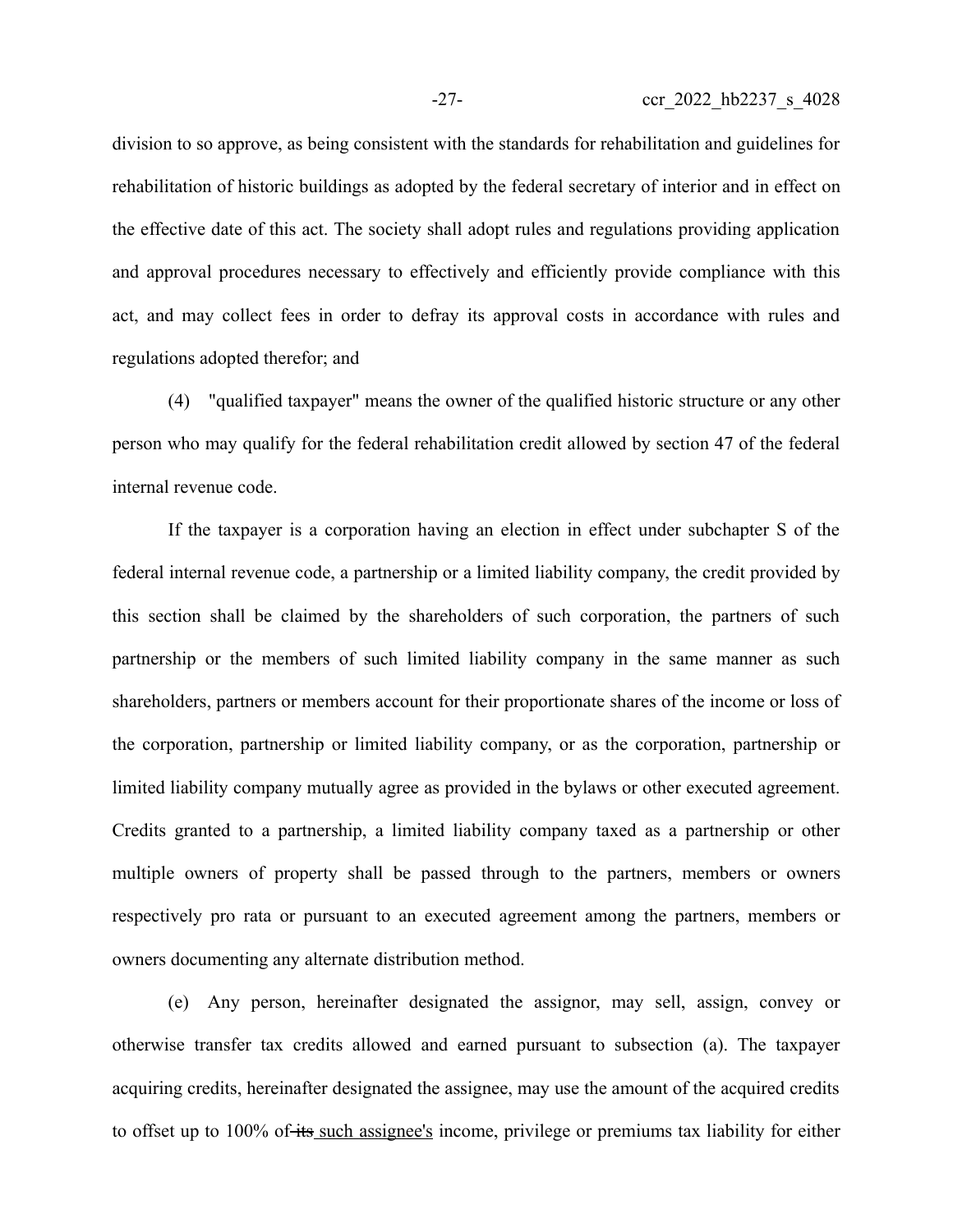the taxable year in which the qualified rehabilitation plan was first placed into service or the taxable year in which such acquisition was made. Unused credit amounts claimed by the assignee may be carried forward for up to five years, except that all such amounts shall be claimed within 10 years following the tax year in which the qualified rehabilitation plan was first placed into service. The assignor shall enter into a written agreement with the assignee establishing the terms and conditions of the agreement and shall perfect such transfer by notifying the cultural resources division of the state historical society in writing within 90 calendar days following the effective date of the transfer and shall provide any information as may be required by such division to administer and carry out the provisions of this section. The amount received by the assignor of such tax credit shall be taxable as income of the assignor, and the excess of the value of such credit over the amount paid by the assignee for such credit shall be taxable as income of the assignee.

(f) The executive director of the state historical society may adopt rules and regulations as necessary for the efficient and effective administration of the provisions of this section.";

Also on page 7, in line 40, after "32,190" by inserting "and 79-32,211"; also in line 40, by striking "74-50,223 and 79-32,267" and inserting "12-5242 and 12-5249";

And by renumbering sections accordingly;

On page 1, in the title, in line 1, by striking all after the first semicolon; by striking lines 2 through 4; in line 5, by striking all before "relating" and inserting "enacting the Kansas affordable housing tax credit act and the Kansas housing investor tax credit act; providing tax credits for qualified housing projects; establishing an older structures tax credit; increasing the amount of the historic structures tax credit for qualified expenditures incurred for structures in cities with a certain population; enacting the Kansas rural home loan guarantee act; guaranteeing a certain portion of home loans with moneys from the state housing trust fund; authorizing